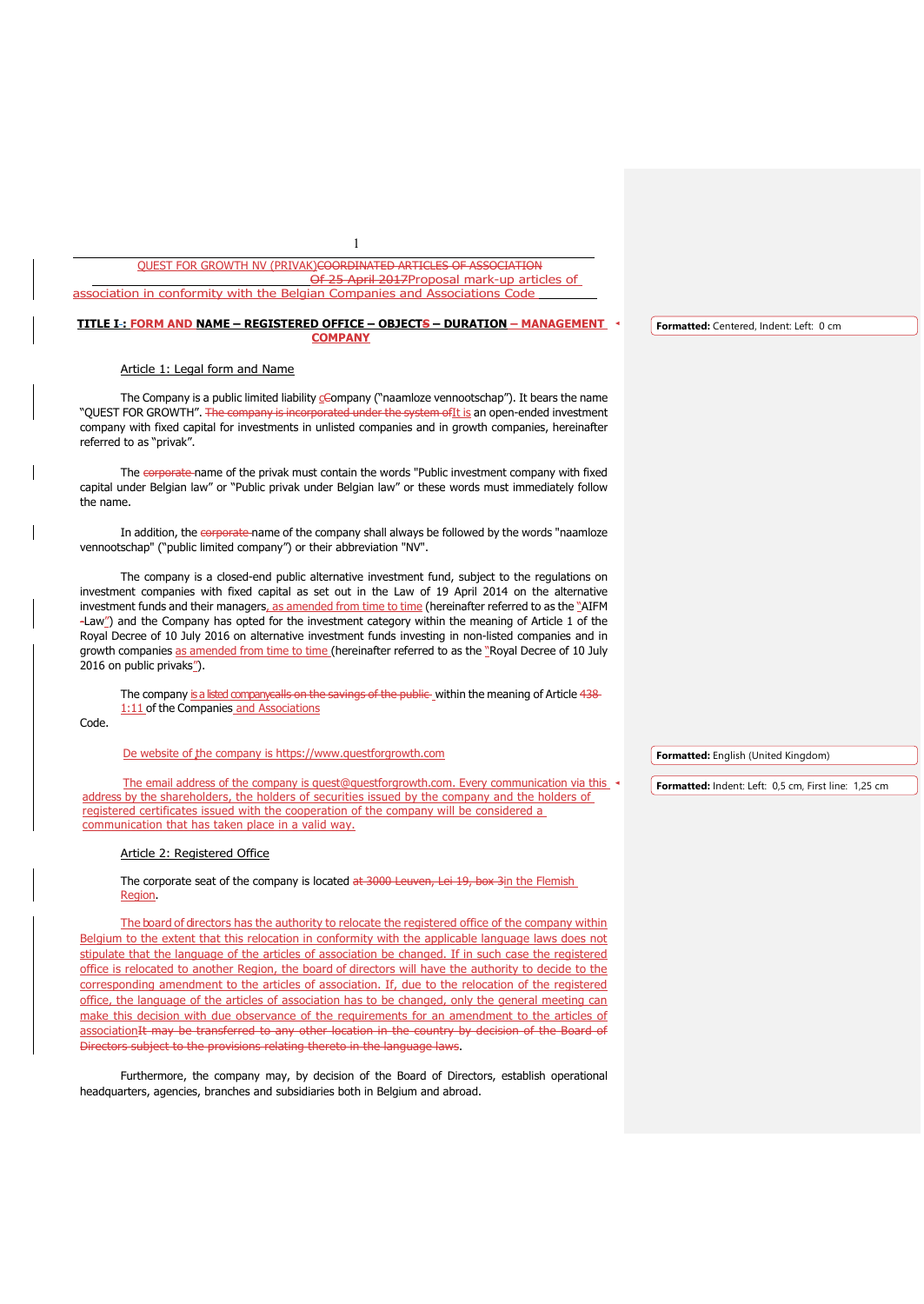## Article 3: Objects

The objects of the Privak shall be the collective investment of funds collected from the public pursuant to the Royal Decree of 10 July 2016 on public privaks. It shall be governed in its investment policy by the aforesaid Royal Decree and by the provisions in these Articles of Association and the prospectus published with regard to the issue of shares to the public.

Within the scope of the applicable regulations, the Privak shall concentrate its investment policy directly or indirectly on investment in growth companies in various sectors including the medical and health sector, biotechnology, information technology, software and electronics, clean tech and new materials.

Furthermore, the company may incidentally keep liquid funds in the form of savings accounts, investments at notice or short term investment certificates. From the second year of operations onwards such liquid funds shall in principle be limited to ten percent (10%) of the assets unless a special decision by the Board of Directors temporarily authoriszes a higher percentage.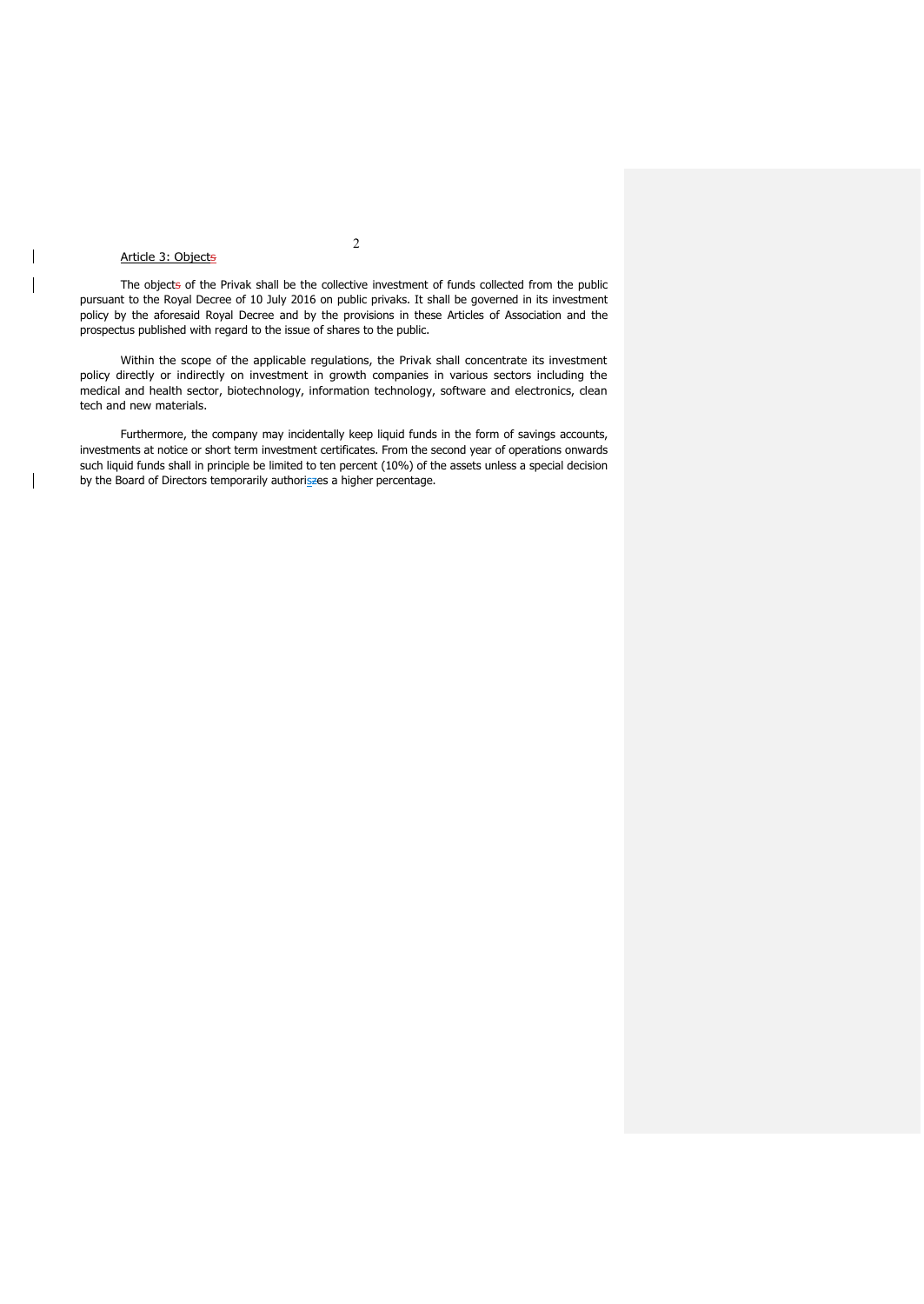3

The company may carry out all commercial, industrial and financial transactions that relate to its objects or further their achievement whether at home or abroad.

It may acquire any movable or immovable property that is directly necessary to the exercise of its business.

It may carry out the duties of a director or receiver of other companies.

## Article 4: Duration

The company shall be established for an indeterminate period of time and shall start trading on the date of its formation.

### Article 5: Management Company

The company is managed in accordance with Article 10 §2 of the AIFM-Law by "Capricorn Venture Partners<sup>""</sup>, a public limited liability company with registered office at 3000 Leuven, Lei 19, box 1 (hereinafter referred to as the Management Company).

The Management Company is responsible for compliance with the provisions of the articles of association applicable to the company or to the corporate bodies of the company, to the extent that this falls within its competence. The Management Company consults the board of directors of the company in advance when it intends to delegate the management tasks set out in Article 3, 41° of the AIFM Law.

### **TITLE II : CAPITAL – SHARES**

## Article 6: Share eCapital

The share capital shall be fixed at one hundred and sixty fourthirty-nine million, sevenfour hundred and forty-ninefifty-eight thousand, twenty-nineseven hundred and nineteen euros and fiftysixsixteen euro\_cents (€-139,749,029,16146,458,719.56). Sixteen million, seven hundred and seventyfour thousand, two hundred and twenty-six (16.774.226) shares, without mention of their nominal value, shall represent it. The shares shall be divided into three classestypes, namely sixteen million, seven hundred and seventy-three thousand, two hundred and twenty-six (16.773.226) ordinary shares, seven hundred and fifty (750) class A shares and two hundred and fifty (250) class B shares. Any shares that may be granted through simple subscription in any future capital increase shall be ordinary shares. All shares shall give entitlement to dividends.

## Article 7-: Payment

All shares should be fully paid-up upon their issue.

## Article 8: - Nature of Shares

The A- and B-shares are and will remain registered shares.

The ordinary shares are registered or dematerializsed shares.

The holder of ordinary shares in registered form can ask the board of directors to convert these shares at his cost into dematerializsed shares.

The holder of ordinary shares in dematerialiszed form can request the board of directors in writing to convert the dematerializsed shares into registered shares. The conversion of the dematerialiszed shares into registered shares will take place by means of registration of the registered shares in the share register, dated and signed by the shareholder or its representative and by two directors of the company or a special proxyholder.

Registered shares are registered in the share register held at the registered office of the company.

**Formatted:** English (United Kingdom) **Formatted:** English (United Kingdom) **Formatted:** English (United Kingdom)

**Formatted:** English (United Kingdom)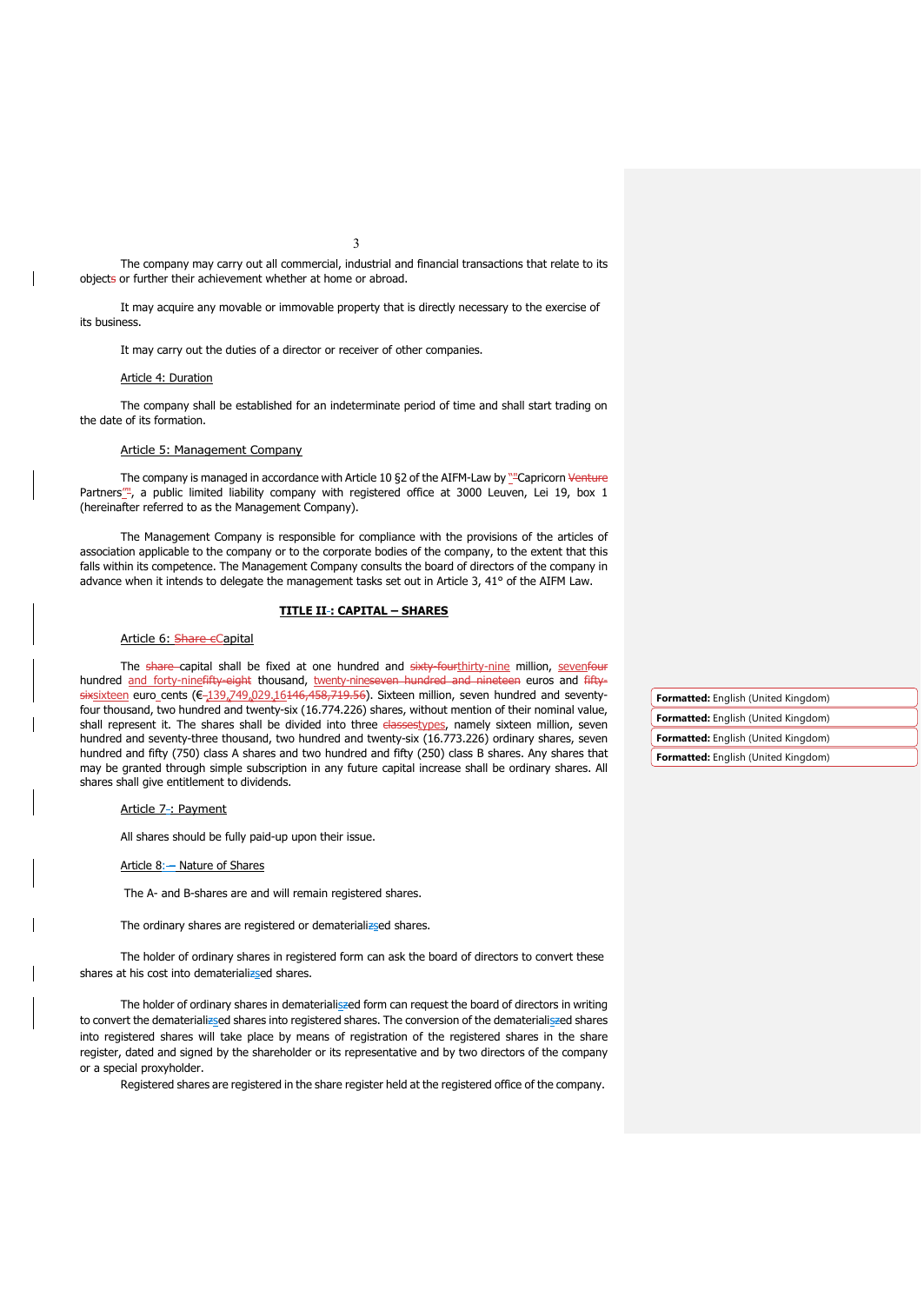Every shareholder can obtain an extract from the share register signed by one of the effective managers or by two directors to serve as proof of registration. The ownership of the shares can solely be derived from the registration in the share register. A share transfer will only take effect as of the registration into the share register of the declaration of transfer, dated and signed by the transferor and the transferee, or by their representatives, or after the completion of the formalities required by law for the transfer of claims of debt.

The dematerialiszed share is represented by an entry on an account, in the name of the owner or holder with an authorizsed account holder or of a clearing institution.

Shares booked on an account will be transferred by bank transfer from one account to another.

The number of dematerializsed shares in circulation at each point in time will be entered into the share register on the name of the clearing institution.

Certificates relating to shares may be issued with the cooperation of the company.

## Article 9: Changes in the share capital

The general meeting, deliberating in accordance with the rules applicable for the amendment of the articles of association, may increase or reduce the share capital.

## A. **Capital increase**

## (i) Capital increase by contribution in cash

The shares that are subscribed to in cash, are first offered to the shareholders, in proportion to the part of the share capital that their shareholding represents, during a period of at least fifteen days as from the day of the opening of the subscriptions. The Bboard of Ddirectors determines the subscription price against which, and the period during which, the preferential subscription right can be exercised.

Without prejudice to the application of Articles 592-7:188 to 598-7:194 of the Belgian Companies and Associations Code, the preferential subscription right can only be withdrawn or limited, in the context of a capital increase by contribution in cash by resolution of the general meeting or in the context of the authorizsed capital as provided in Article 9 bis of these articles of association, if an irreducible allocation right is granted to the existing shareholders upon the allocation of the new shares.

This irreducible allocation right should meet the modalities and conditions imposed by the Royal Decree of 10 July 2016 on public privaks.

Without prejudice to the application of Articles 595-7:190 to 599-7:194 of the Belgian Companies and Associations Code, the irreducible allocation right should not be granted in the context of a contribution in cash with limitation or withdrawal of the preferential subscription right as a supplement to a contribution in kind in the context of the payment of an optional dividend, to the extent such dividend is made payable to all the shareholders.

(ii) Capital increase by contribution in kind

Capital increases by contribution in kind are subject to the rules set out in Articles 601-7:196 and 602-7:197 of the Belgian Companies and Associations Code. Moreover, according to the Royal Decree of 10 July 2016 on public privaks, the following conditions must be complied with in case of the issue of securities against contribution in kind:

1° the identity of the contributor must be mentioned in the special report of the board of directors and in the convening notice of the general meeting called for the purpose of the capital increase;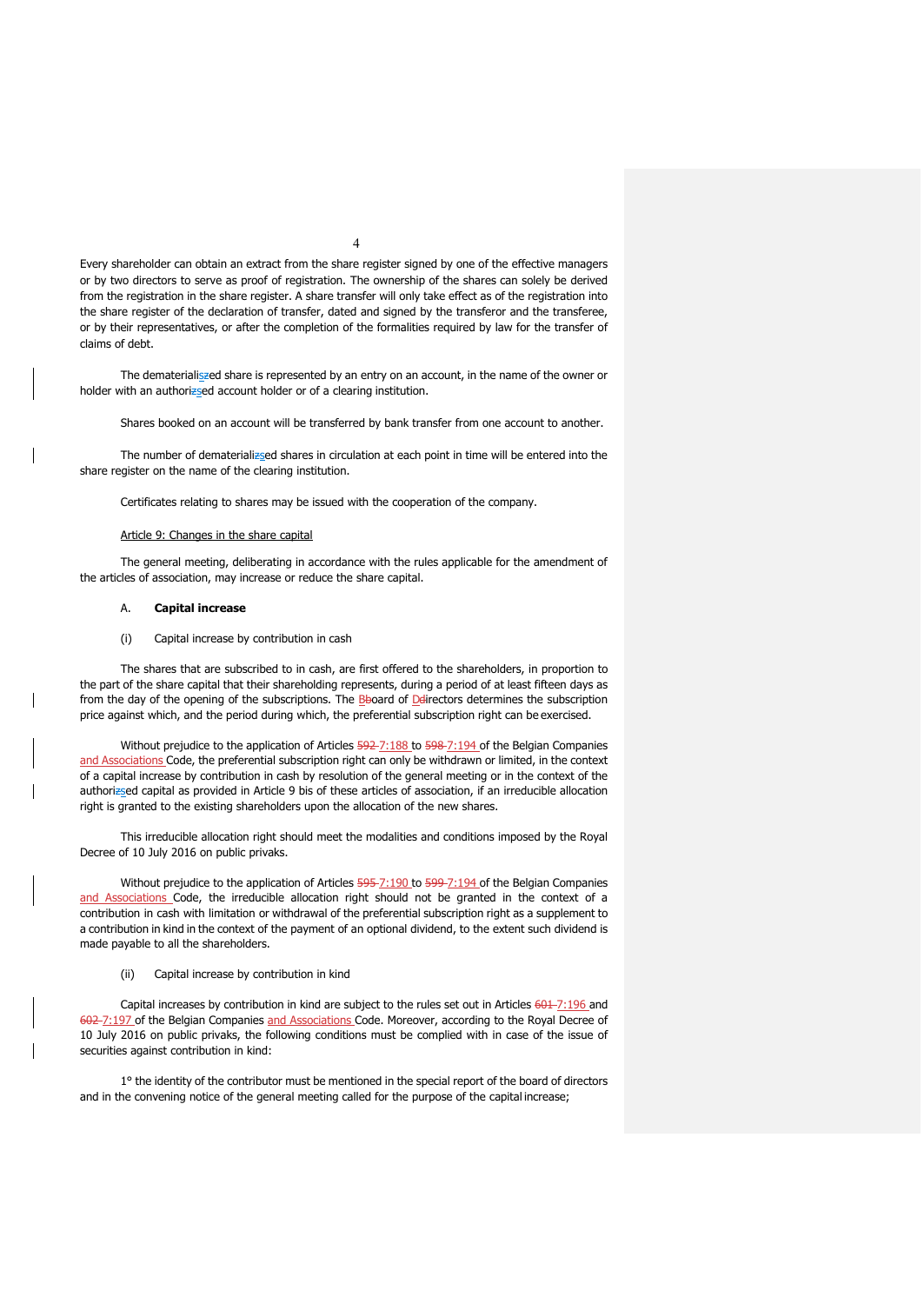$2^{\circ}$  the issue price may not be lower than the lowest value of (a) a net asset value which dates from maximum four months before the date of the contribution agreement or, at the option of the company, before the date of the notarial deed of the capital increase, and (b) the average closing price of the shares during a period of thirty calendar days prior to aforesaid date;

For the application of this point  $2^\circ$ , is it allowed to deduct from the amount in point (b), an amount that corresponds to the part of the undistributed gross dividend to which the new shares are possibly not entitled, to the extent that the board of directors explicitly motivates the deductible amount in its special report and explains the financial conditions of the transaction in its annual financial report;

3° except in case the issue price, as well as the modalities, are determined at the latest on the business day following the entering into the contribution agreement and disclosed to the public with an indication of the period of time within which the capital increase will effectively be performed, the notarial deed of the capital increase shall be executed within a maximum period of four months; and

4° the special report of the board of directors must clarify the impact of the proposed contribution on the situation of the existing shareholders, in particular with respect to their share in the profits, in the net asset value and in the capital as well as the impact on the voting rights.

The aforementioned conditions are likewise applicable to the mergers, demergers and equivalent transactions within the meaning of Articles 671-12:2 to 67712:8, 681-12:12 to 758-12:91 and 772/112:106 of the Belgian Companies and Associations Code, it being understood that in such cases:

- the "issue price" mentioned under point 3° refers to "exchange ratio"; and

- the "date of the contribution agreement" refers to the date on which the merger or demerger proposal is filed.

The contributions in kind also include the contribution of the dividend claim in the context of a distribution of an optional dividend, with or without an additional capital increase by contribution in cash. The aforementioned conditions do however not apply to the contribution in kind in the context of the distribution of an optional dividend, to the extent that such dividend is made payable to all shareholders.

### (iii) Common provisions

The board of directors determines the issue conditions of the new shares for each capital increase, except in case the general meeting would decide otherwise. Without prejudice to the applicable regulations and the other provisions of these articles of association, the general meeting and/or the board of directors can decide to determine the issue price of the new shares at an amount that is lower than the stock price of the shares on the date on which the issue price is determined.

The shares issued in the context of a capital shall always be ordinary shares.

Should the general meeting and/or the board of directors decide to require the payment of an issue premium in the context of a capital increase, such premium must be booked on a non-available account which may only be decreased or disposed of by a resolution of the general meeting in accordance with the attendance and majority requirements for an amendment of the articles of association.

The issue premium shall serve as a guarantee to third parties to the same extent as the share capital.

## B. Capital decrease

In the event of a reduction of the share capital, all shareholders who are in equal circumstances must be treated equally and the rules set out in Articles 612-7:208 toand 7:210614 of the Belgian Companies and Associations Code

**Formatted:** Font: Not Bold, Underline, English (United Kingdom)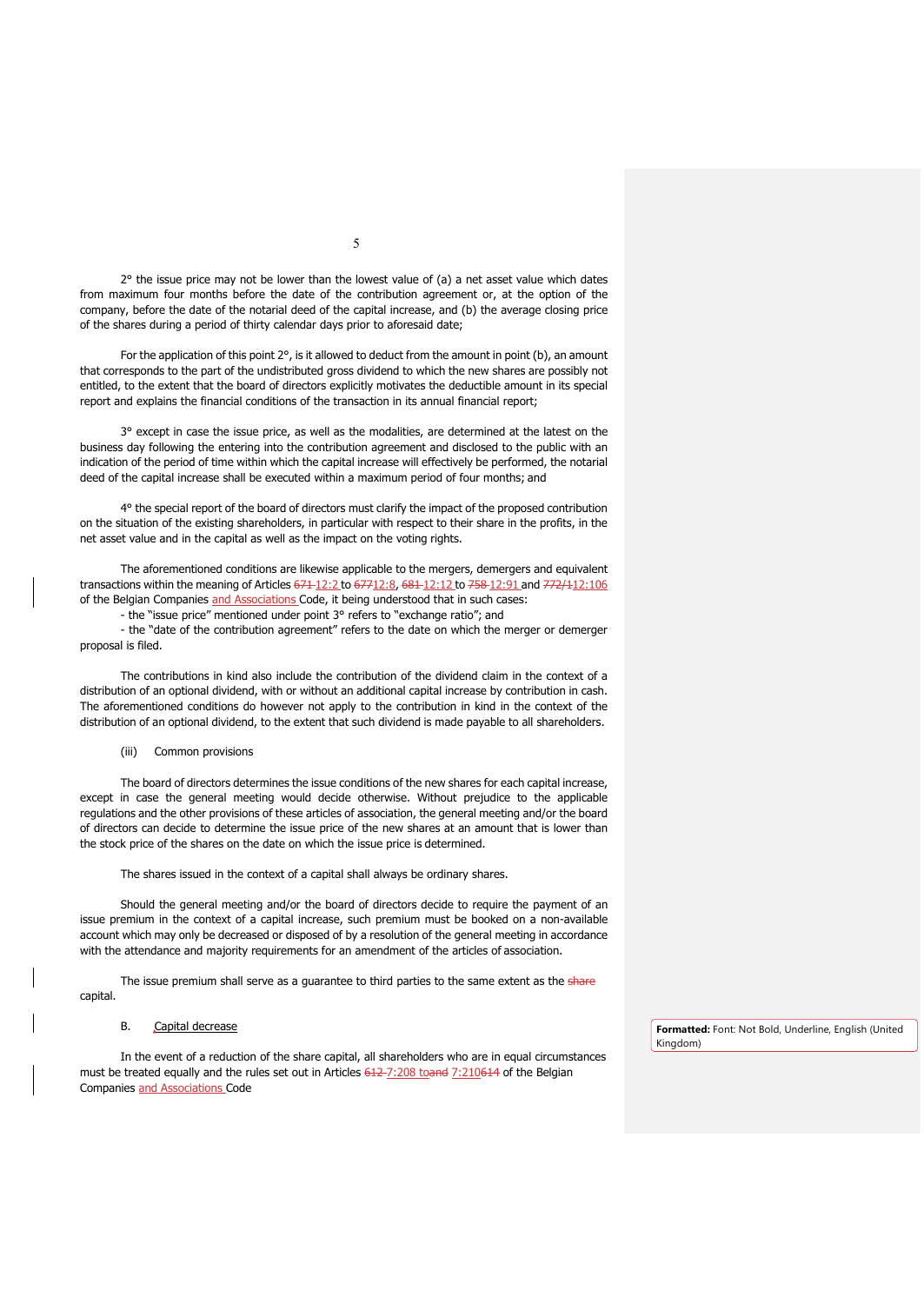## must be complied with.

## Article 9 bis: Authorizsed capital

The general shareholders' meeting authorisizes the board of directors to increase the share-capital, in one or more steps, during a period of five (5) years, from the date of the publication of the authorizsation decision in the Annexes of the Belgian Official Gazette, up to an amount of EUR EUR 139,749,029.16135,130,875.32.

The authoriszation of the board of directors is renewable.

The board of directors can, within the limits of the decision of the extraordinary shareholders' meeting and in accordance with the mandatory law provisions of the Belgian Companies and Associations Code, the Royal Decree of 10 July 2016 on public privaks and/or any other applicable regulations and the articles of association of the Company, decide to increase the Company's share capital by contribution in cash, or contribution in kind (including but not restricted to optional dividends), or a combination of both, or by incorporation of reserves or issue premiums, with or without issuance of new shares. The board of directors can also decide to increase the share capital by issuance of convertible bonds or warrants subscription rights in accordance with applicable regulations and the articles of association of the Company.

In the event of a capital increase, the board of directors may limit or withdraw the shareholders' preferential rights in accordance with the limitations set out in Article 9 of the articles of association. The board of directors is also allowed not to award an irreducible allocation right with respect to contribution in cash with restriction or cancellation of the pre-emptive right supplementary to a contribution in kind within the framework of an optional dividend, to the extent this has actually been made available for payment for all shareholders.

The board of directors is also authorizsed to carry out all transactions set forth in Article 605 7:200 of the Belgian Companies and Associations Code in accordance with the applicable regulations.

If the board of directors requests the payment of an issue premium in the context of a capital increase, such premium will be booked on a non-available account, called "issue premium", which will serve as a guarantee to third parties to the same extent as the share-capital and which, without prejudice to incorporation in the share capital, may only be decreased or disposed of by a resolution of a shareholders'<sup>'</sup> meeting taken in accordance with Article 612-7:208 et seq. of the Belgian Companies and **Associations Code.** 

If the board of directors requires the payment of an issue premium, only the amount of the actual capital increase will be deducted from the balance of the amount of the authoriszed capital.

The board of directors is also authorised to amend the company's articles of association in accordance with the capital increase that was decided on within the scope of the authoriszed capital.

## Article 10: Exercise of rights pertaining to shares.

The shares are indivisible in respect of the company. The voting right attached to a share that is jointly owned may only be exercised by a single person designated by all the co-owners. Should a share belong to several persons or the rights attached to a share are distributed among several persons, the board of directors may suspend the rights attached to such share until one single person is designated as shareholder towards the company.

Where the persons concerned are unable to agree among themselves, the competent court may at the request of the instigating party, appoint a provisional trustee to exercise the rights in question in the interests of all the persons concerned.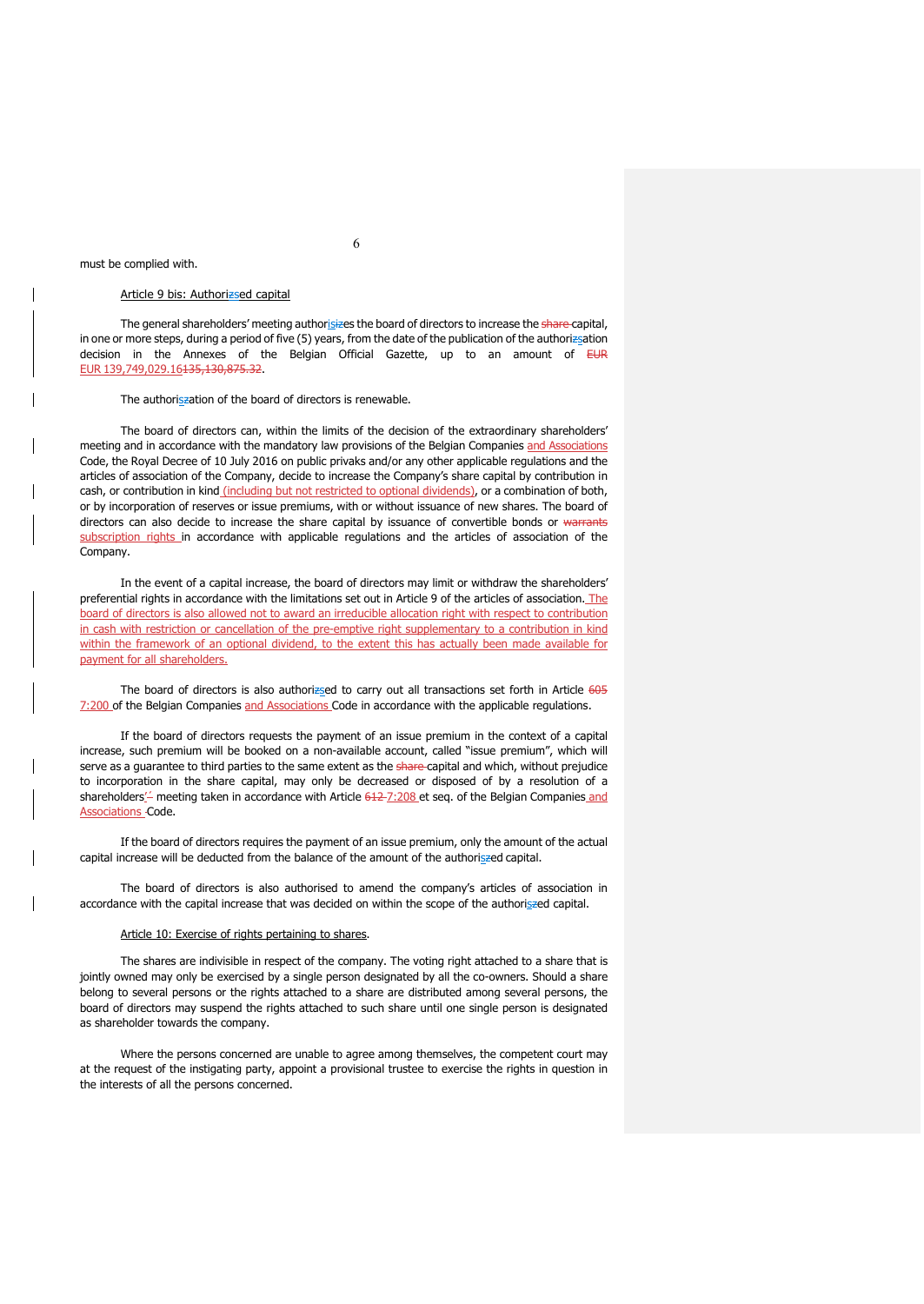7 Where the share belongs to legal owners and usufructuaries, all rights including the voting right, shall be exercised by the usufructuary<u> (usfructuar</u>ies).

The voting rights attached to pledged shares are exercised by the owner-pledger.

 $\mathsf{l}$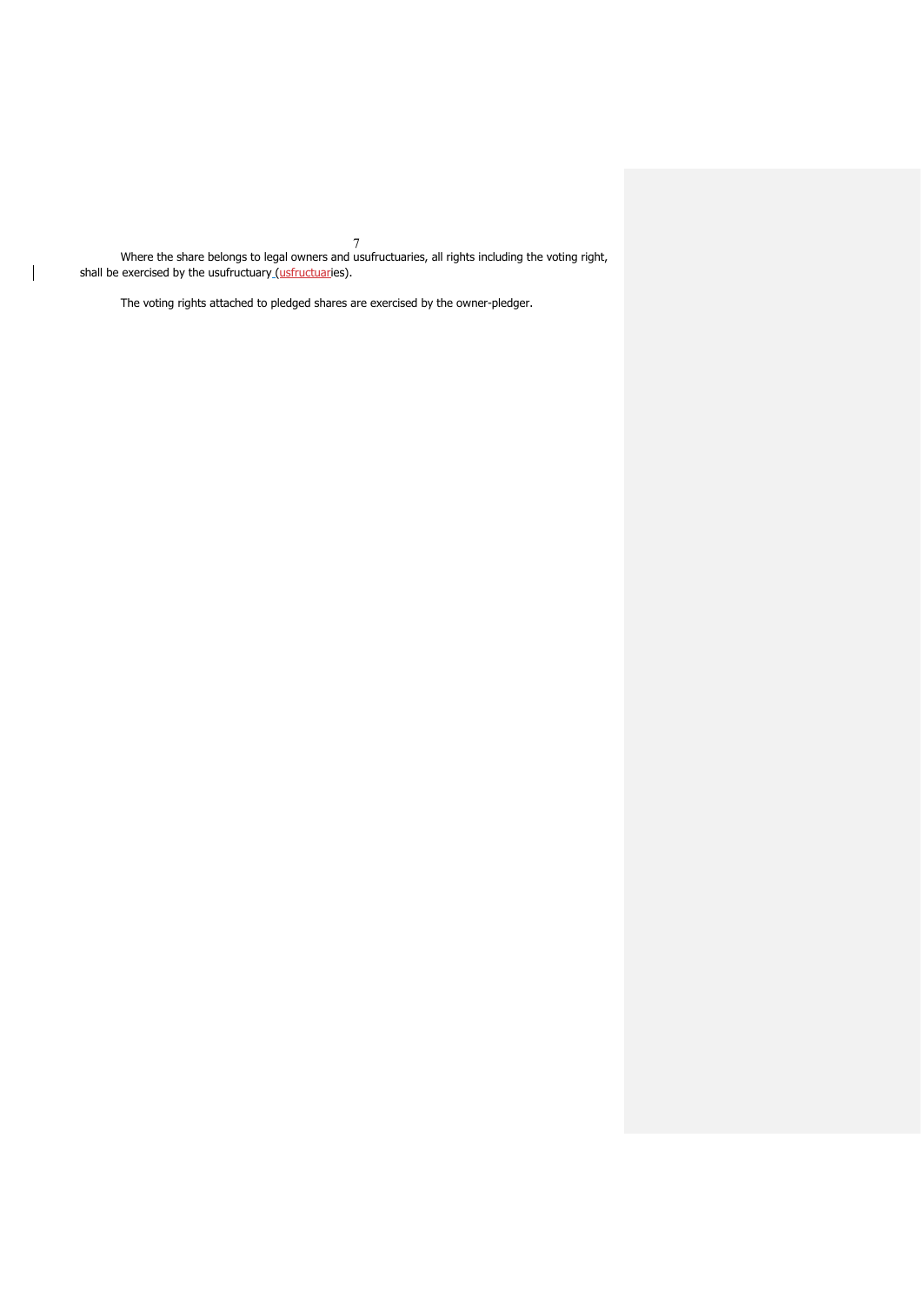## Article 11: Assignment of rights

The rights and obligations remain attached to the share, whoever may hold it.

## Article 12: Transfers of Class A and Class B shares

12.1. Transfer by or to Capricorn Venture Partners NV. Free transfer. The transfer of shares by or to Capricorn Venture-Partners NV is not subject to any restrictions.

12.2. Transfer by a holder of Class-Type A or TypeClass B shares to a relative or to a person with whom there exists an affiliation

1° ascendants, descendants or the spouse of the shareholder;

2° a company where there exists an affiliation between that company and that shareholder.

For the purposes of this a Article the word "affiliation" shall mean a relationship as described in AArticle  $\frac{11 \cdot 1:20}{1}$  of the Belgian Company and Associations Code.

Where a company that has thus acquired the Class A or the Class B shares without restrictions no longer meets that definition, the pre-emption procedure described below shall be followed.

12.3. Other transfers of TypeClass A and TypeClass B shares: pre-emption right.

In all other cases whereby a shareholder wishes to transfer Class-Type A or TypeClass B shares, the other TypeClass A and TypeClass B shareholders enjoy a pre-emption right. First, the shares are offered for sale to Capricorn Venture Partners NV and then, for the part in relation to which Capricorn Venture Partners NV does not use the pre-emption right, to holders of TypeGlass A shares and finally, to the holders of TypeClass B shares, in the latter two cases in proportion to the number of shares held by the shareholders in that particular elass type of shares. For these purposes, when attributing the number of shares per classtype, the shareholders' participation in the capital is taken into account, minus the capital represented by ordinary shares.

The procedure specified below shall be followed.

The shareholder-transferor successively informs (1) Capricorn Venture Partners NV, (2) the TypeClass A shareholders and (3) the Class-Type B shareholders, of his intention to transfer, either by registered mail or by e-mail with confirmation of receipt, addressed to the address mentioned behind the name of these shareholders in the share register. A copy of this letter is addressed to the board of directors of the cCompany.

In the afore-mentionedat registered letter or e-mail shall be mentioned the name and address of the person to whom the would-be transferor wishes to transfer the shares or rights pertaining thereto, as well as the number of shares or pertaining rights which he wishes to transfer, and the price at which he wishes to transfer them, together with the names of the other shareholders to whom that letter is being sent out.

To that letter or email shall be added a copy of the agreement with the prospective transferee or the declaration by the latter that he is willing to purchase the shares or the rights attaching thereto at the price proposed by the would-be transferor.

The price which the would-be transferor proposes to the pre-emption right holders may not differ from the price agreed with the prospective transferee.

The offer by the would-be transferor shall be valid and the pre-emption procedure able to go ahead only if, with the exception of the following provisions concerning the price, it meets the conditions of the previous two sub-paragraphs.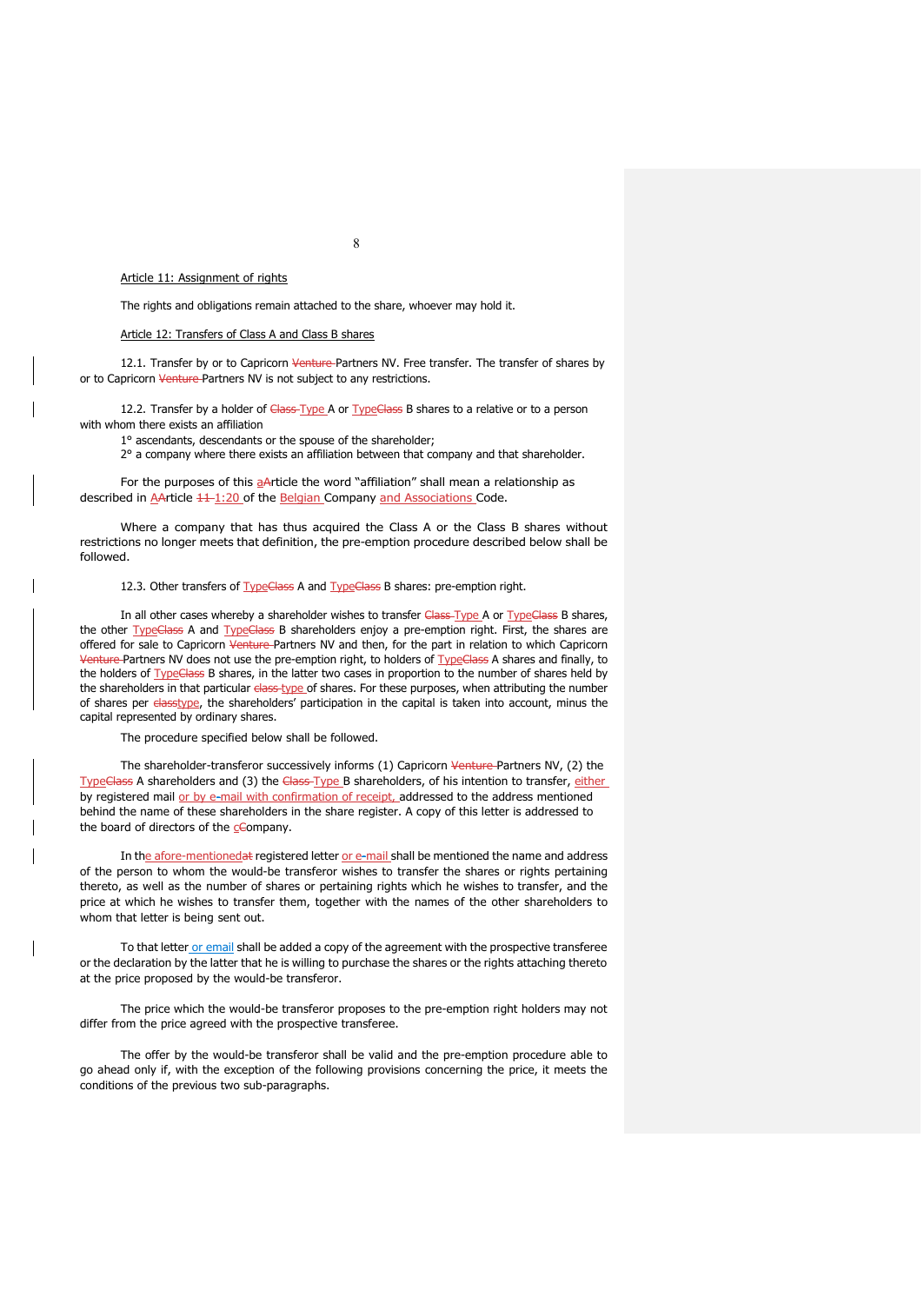The registered letter or e-mail with confirmation of receipt shall constitute an irrevocable invitation to the shareholders to whom it is addressed to exercise their rights of pre-emption in respect of a number of shares in accordance with the foregoing sub-paragraphs of this article.

Each such shareholder may validly transfer this right of pre-emption to an affiliated person or company under his control provided he informs the would-be transferor of this in writing.

The holder of the right of pre-emption must exercise it by informing the would-be transferor thereof by registered letter or e-mail with confirmation of receipt at the latest within thirty days of the date of dispatch of the registered letter or e-mail with confirmation of receipt by the would-be transferor to the shareholders in question.

If Capricorn Venture Partners NV does not use its pre-emption right (or only partly), the intention of the transfer is addressed to the TypeClass A shareholders. The procedure set out in the previous paragraphs of this article applies.

If the right of pre-emption is exercised by only some of the notified holders of TypeClass A shares or by companies or persons controlled by them, the shares or the rights pertaining thereto in respect of which no right of pre-emption has been exercised shall be allocated to those shareholders in the same typeclass (A) in proportion to the number of shares they hold as specified above.

If the holders of **TypeClass** A shares fail to exercise their right of pre-emption or exercise them only in part, the would-be transferor must offer the shares or the rights pertaining thereto which he has offered for sale, to the holders of **TypeClass** B shares. The procedure set out in the foregoing subparagraphs of this article shall apply.

If none or only a part of the rights of pre-emption are exercised, the would-be transferor may validly transfer the shares or the rights pertaining thereto which he has offered for sale, only to the prospective transferee mentioned in the registered letter or e-mail with confirmation of receipt and at the price announced to the pre-emption right holders. He must do so within a period of fifteen days.

12.4 The term "transfer" of shares shall mean any form of transfer including gift, exchange or transfer as a result of a merger or demerger of a company. Also to be considered as a transfer shall be the pledging or the transfer of a majority of voting rights in the shareholder company to a company or person not controlled by the holder of those voting rights.

12.5. A transfer to a shareholder in violation of the provisions of this article is null and void. In case of a transfer to a third party in violation of these provisions, Capricorn Venture Partners NV and the shareholders and the companies or persons they control and to whom the shareholder-transferor should have offered the shares or the rights attached thereto, have an option to acquire the shares for the price paid by the third party, during a period of sixty days after the registration of the transfer in the share register.

That option shall be validly notified and the ownership of the shares in question or the rights pertaining thereto automatically assigned through the dispatch of a registered letter or e-mail with confirmation of receipt sent to the address mentioned next to the name of the third party in the share register. In case of a free transfer, the price of the shares shall be determined on the basis of the last three sets of annual accounts taking into consideration as well any gains or losses that may not yet have found their way into the balance sheet, together with any changes in the company's assets since then.

12.6. Any third party who acquires shares or the rights pertaining thereto from a shareholder must inform the Board of Directors thereof and the price of the transfer.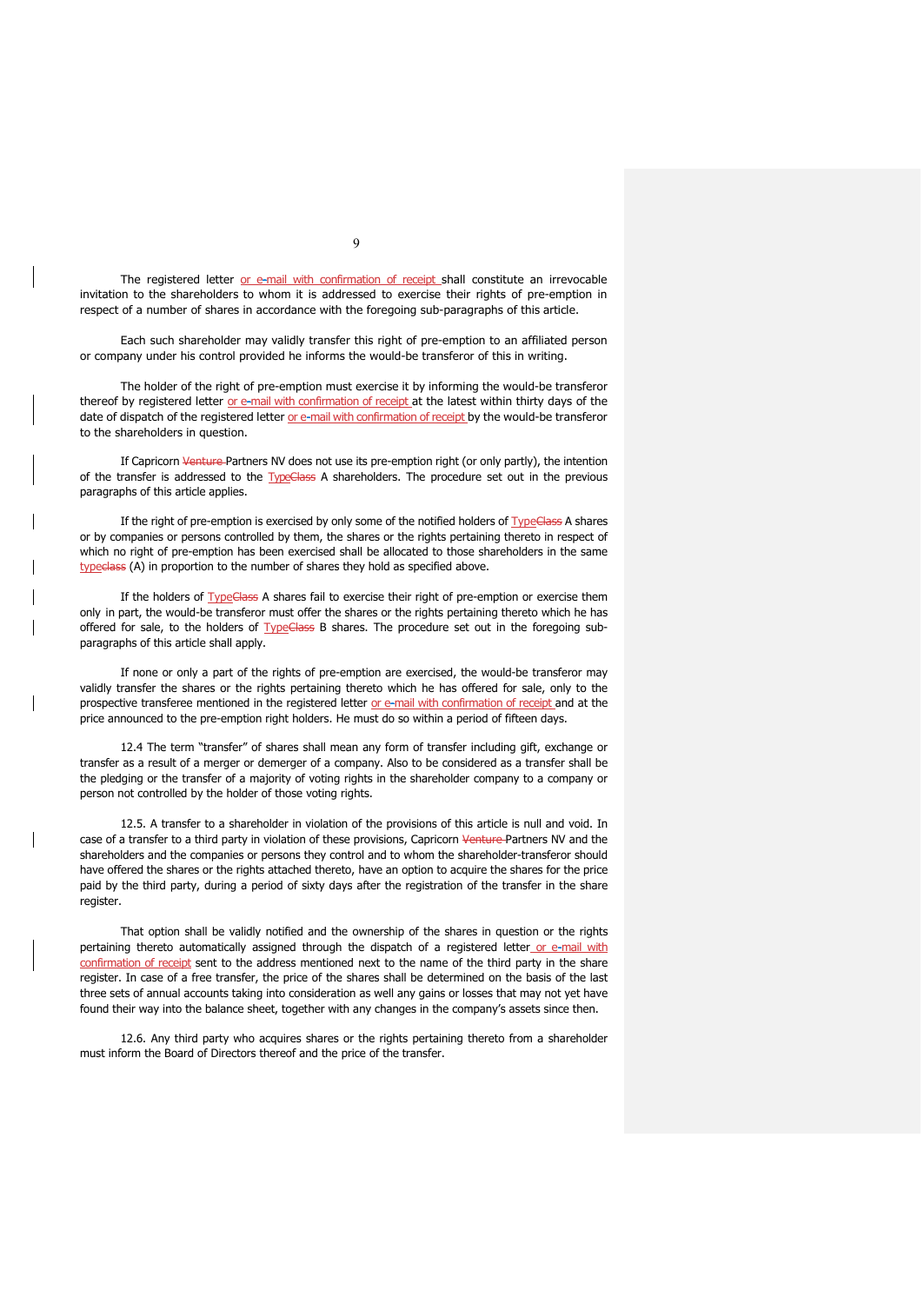Article 13: Transfer of ordinary shares

There shall be no restrictions on the transfer of ordinary shares.

Article 14 : Purchase of own shares

#### Removed.

## Article 145 – Bonds and Warrants Subscription Rights – Debt Capital

The board of directors has the power to issue bonds, regardless of whether these bonds are secured by mortgage or otherwise.

The general meeting may resolve to issue bonds which are convertible into shares or warrantssubscription rights. Upon the issue of aforementioned securities, the provisions relating to the irreducible allocation right set out in Article 9 of these articles of association are applicable.

In accordance with Articles 27 to 30 of the Royal Decree of 10 July 2016 on public privaks:

- the debt ratio of the company may not exceed ten percent (10 %) of its assets, except as the result of a fluctuation in the real value of its assets and liabilities;

- the total amount of (a) the uncalled sums upon the acquisition of financial instruments not fully paid-up by the company and the unused sums of a credit facility or loan granted by the company, (b) the securities and guarantees provided by way of guarantee for the obligations of third parties, and (c) the debt position of the company, may not exceed thirty-five percent (35%) of the assets of the company, except as a result of a fluctuation in the real value of the assets and liabilities.

- the ratio between (a) the total indebtedness of the company and the entities controlled by the company and (b) the total assets of the company, may not exceed sixty-five percent (65%), except as a result of a fluctuation in the real value of the assets and liabilities.

Certificates relating to bonds, convertible bonds or subscription rightswarrants may be issued with the cooperation of the Company.

The issue of the securities set out in this article must take place in accordance with the Belgian Companies and Associations Code.

## **TITLE III : MANAGEMENT - REPRESENTATION**

### Article 156: Composition of the board of directors

The company is managed by a board of directorscollegial management body, referred to as board of directors, which is composed of maximum ten (10) members, who may or may not be shareholders. The directors are appointed by the general meeting for a period of maximum four (4) years. Their term of office ends at the closing of the annual meeting. The directors may at all times be dismissed by the general meeting

Directors whose terms of office have expired may be re-appointed.

The holders of Type A shares and Type B shares, per type, have a right to propose a list of candidate directors. The general meeting shall appoint at least two (2) directors per class type of shares from the respective lists, hereinafter respectively referred to as A-directors and B-directors.

Common shares are entitled to propose one or more potential directors. The shareholders' meeting elects maximum eight  $(8)$  directors amongst these proposed potential directors.

All nominations must be sent in writing to the company's registered office at least eight days before the General Meeting.

Article 167: Premature vacancy

**Formatted:** Right: 5,25 cm, Space Before: 5 pt, Line spacing: Multiple 1,73 li

**Formatted:** Indent: Left: 0,5 cm, First line: 1,25 cm

**Formatted:** Indent: Left: 0 cm, First line: 1,75 cm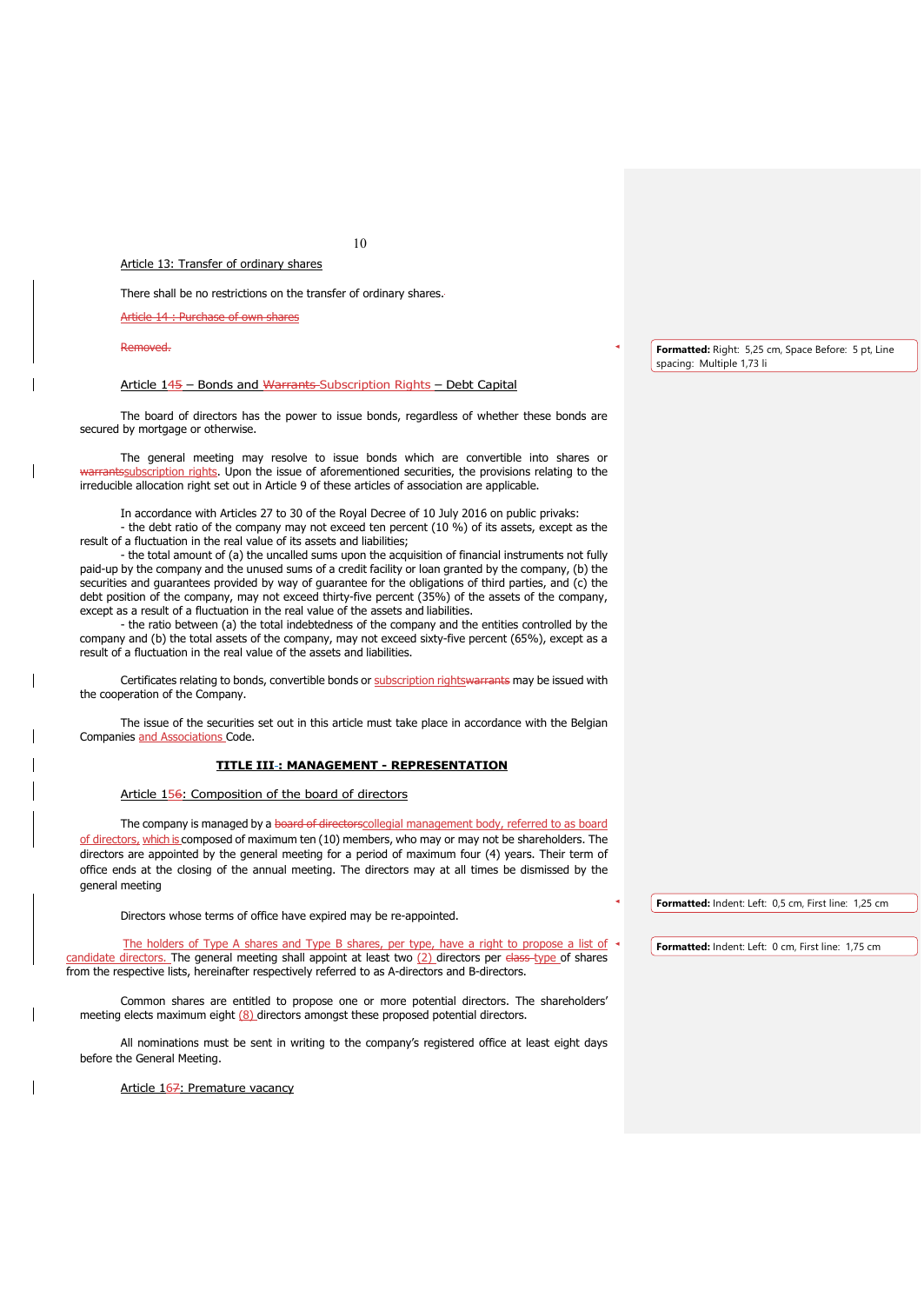11 Where a seat on the Board of Directors becomes prematurely vacant for whatever reason, the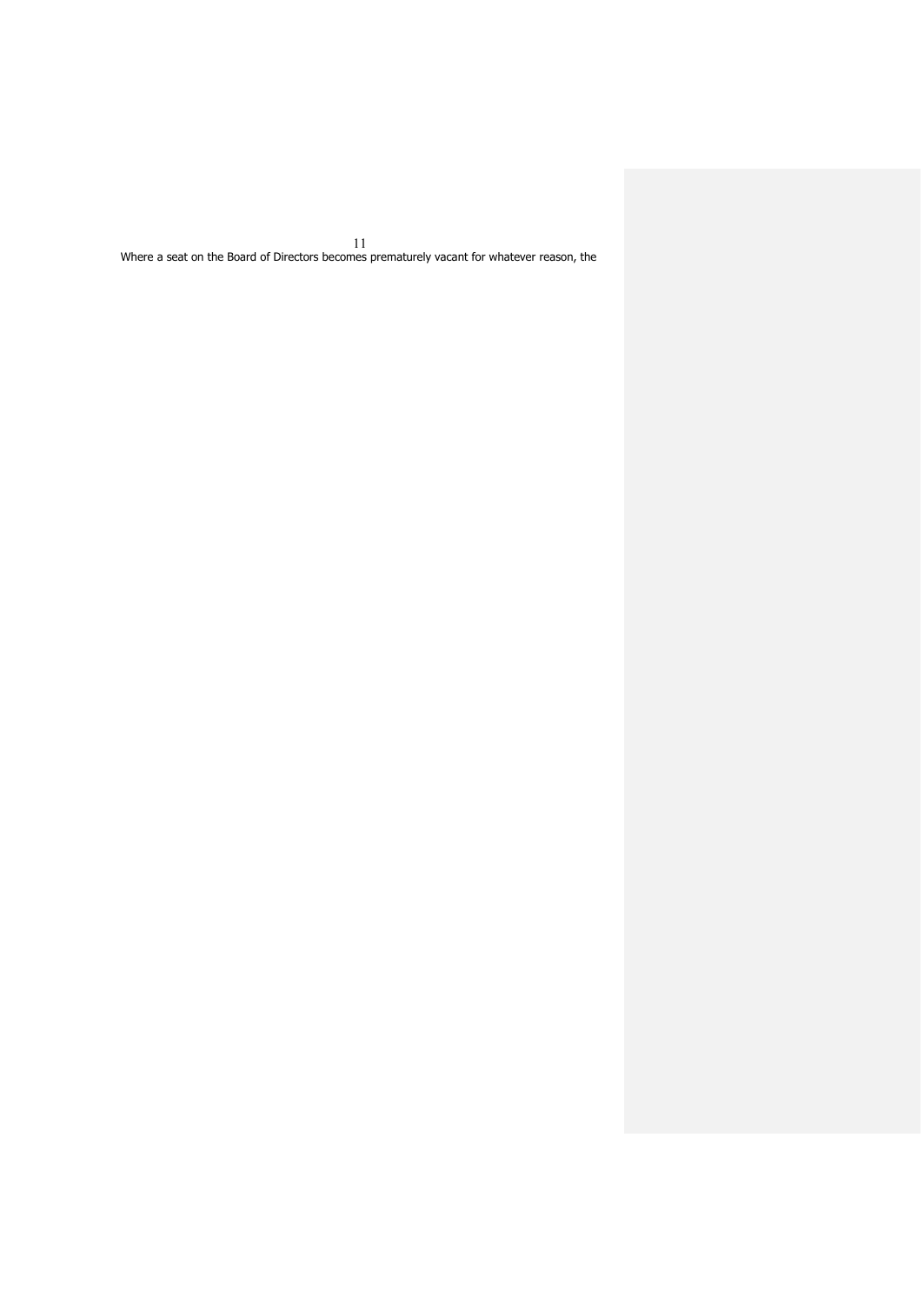12

Board of Directors shall have the right to fill the vacancy temporarily until the next General Meeting which shall make the definitive appointment.

If a seat on the board held by a director elected on a proposal from the holders of TypeClass A or TypeClass B shares falls vacant, the new director shall still be appointed on a proposal from the shareholders of the same class.

Each director appointed in such a manner by the board of directors terminates the mandate of the director whom he replaces.

Article 178: Chair

The board of directors appoints a chairman from among its members.

## Article 189: Meetings of the bBoard of dDirectors

The  $b$ Board of  $d$ Birectors shall be convened by the  $c$ Chairman, one of the effective leaders or two directors where the interests of the company require.

The convening notice states the place, date, time and agenda of the meeting and will be sent at least two $(2)$  full calendar days prior to the meeting by letter, email, or another written means of communication.

Whether the meeting has been convened in accordance with the correct procedure may not be disputed if all the directors are present or properly represented.

The meetings of the  $b$ Board of  $d$ Birectors shall be held in Belgium or abroad at the venue indicated in the convocation.

## Article 1920: Deliberations - Decision--making

In the absence of the chairman the chair is taken by the oldest director present.

Every director may give a proxy to another member of the board, by letter, email print-out, or any another written form, to represent him at a certain meeting. A director may represent several of his fellow directors and may, apart from his own vote, cast as many votes as proxies he has received.

The board of directors can only validly deliberate and decide if at least half of its members are present or represented and at least half the directors proposed by the A-shareholders and at least half the directors proposed by the B-shareholders are present or represented. In the event this quorum is not reached, a new meeting may be convened with the same agenda which shall validly deliberate and decide if at least four  $(4)$  directors are present or validly represented. The board of directors is nevertheless validly composed and can validly deliberate and decide if the aforementioned quorum should not be reached because one or more directors who have a conflict of interest can, in accordance with article 523 7:96 of the Belgian Companies and Associations Code, not participate in the deliberation and voting on the transactions or decisions at hand.

The Management Company has the right to attend the board meetings without voting rights.

Each director may, to the extent that at least half of the directors are present in person, communicate his advice and his decision by letter, email or in any other written form to the chairman.

Every member of the board of directors is allowed to participate in the deliberations of a board ofdirectors and vote by any means of telecommunication or videography, so as to organizse meetings between various participants who are at a geographical distance from each other, to enable them to communicate simultaneously.

In exceptional situations, when extreme urgency and the interest of the company require so, tThe decisions of the board of directors may be taken by unanimous written resolutions of the directors. This

**Formatted:** Indent: First line: 1,33 cm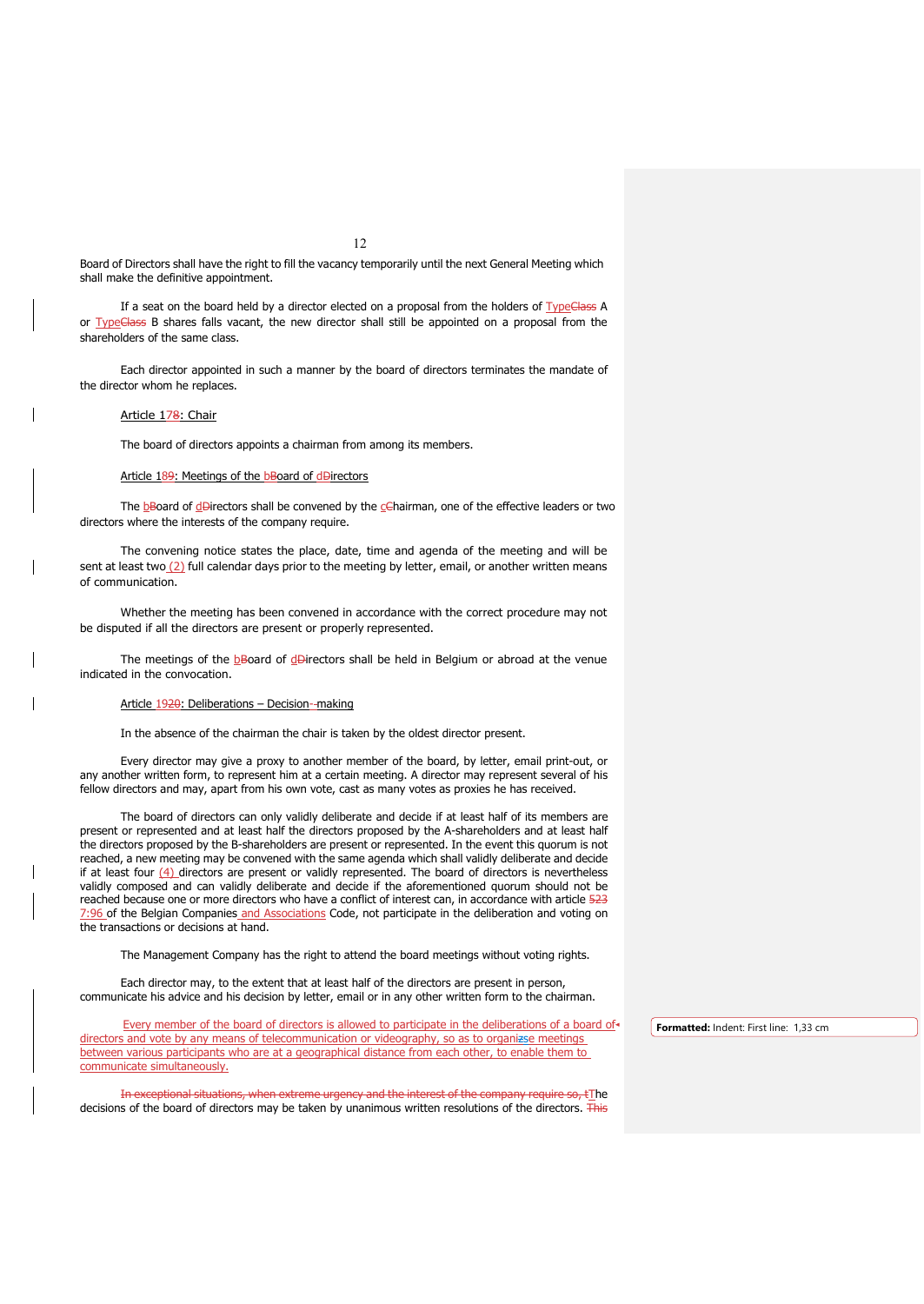13<br>i<del>on of the annual accounts or for the use of the</del> procedure can however not be used for the adoption authorized capital.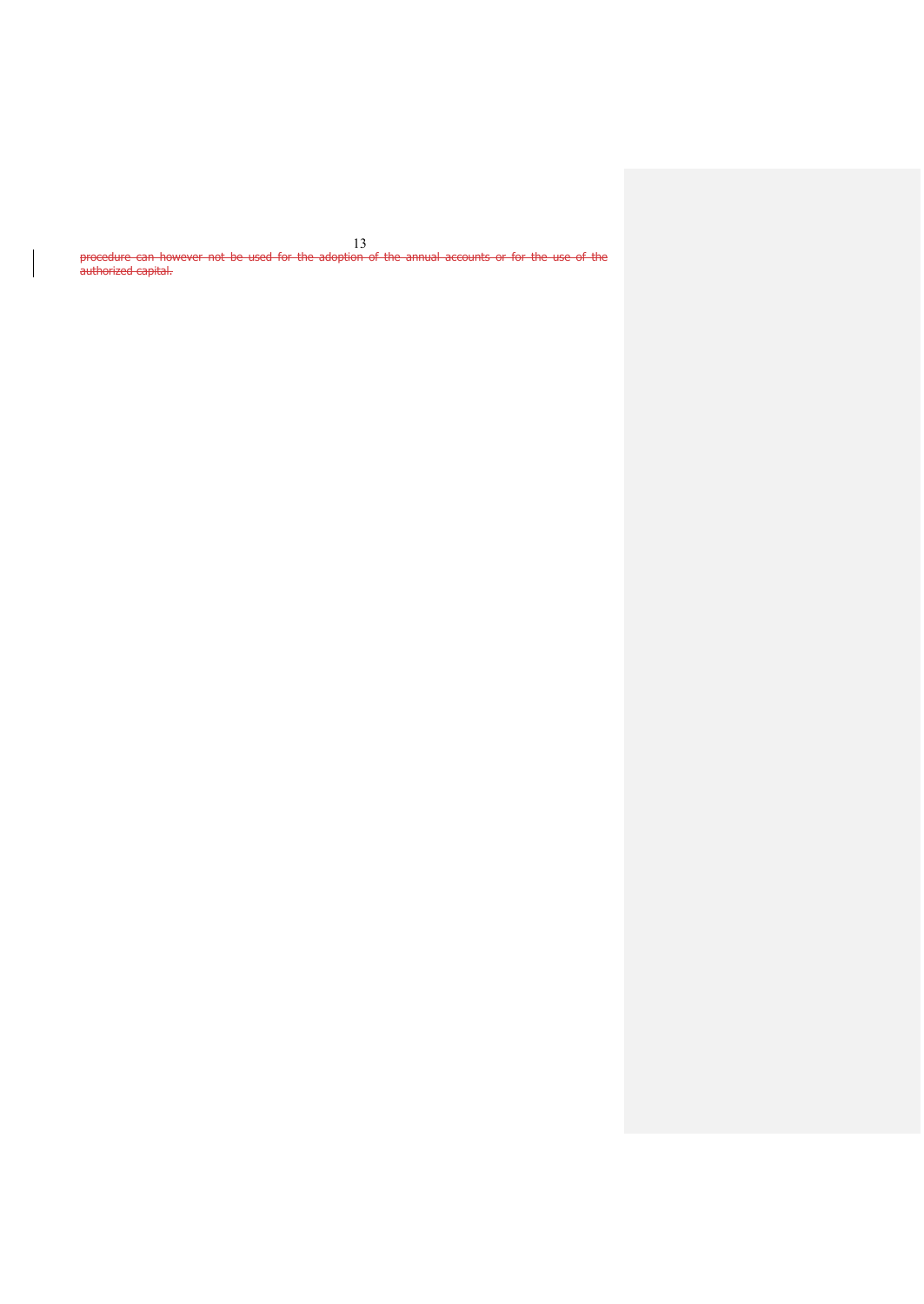Except in those exceptional cases provided in the Belgian Companies and Associations Code, a director, who has a-either directly or indirectly, a financial interest that conflicts with the interest of the company due to a decision or a transaction that falls within the competence of the board of directors, must disclose this to the other directors before the board of directors takes a decision. In such an event, the director and the board of directors must act in accordance with the provisions of Article 523-7:96 of the Belgian Companies and Associations Code and Article 11 of the Royal Decree of 10 July 2016 on public privaks.

Each decision of the board of directors is resolved upon with a simple majority of the votes cast. Blank or invalid votes are counted as uncasted votes. In the event of a voting tie the vote of the chairman will prevail.

## Article 201: Minutes

The deliberations and the resolutions of the board of directors are recorded in minutes. The minutes are inserted in a special register. The proxies are attached to the minutes of the meeting for which they were approved. The minutes are signed by the chairman and the directors who so require; the minutes can also be signed digitally or electronically (as set out in Book 8 of the Belgian Civil Code).

The copies or excerpts, to be submitted in court or otherwise, are duly signed <u>(including the "</u><br>d<u>igital or electronic signature)</u> by one of the effective leaders or by two directors. These powers may be digital or electronic signature) by delegated to an attorney-in-fact.

## Article 212: Powers of the bBoard of dDirectors

#### (i) General

Save for the consequences of the appointment of the Management Company on the competences of the board of directors, the board of directors is vested with the most extensive powers to carry out all actions that are necessary or useful to achieve the corporate purposeobject. The Company is managed in the exclusive interest of the shareholders.

Without prejudice to the tasks being performed by the Management Company, the board of directors is authoriszed to perform all actions that are not expressly reserved to the general meeting by law or these articles of association.

The yearly and the half-yearly report as well as the inventory referred to in Articles 13 and 16 of the Royal Decree of 10 July 2016 on public privaks is prepared by the Management Company but is drawn up under the responsibility of the board of directors.

### (ii) Committees

The board of directors may establish one or more advisory committees and determine their composition and competence.

### (iii) Audit Committee

An audit committee is selected within the board of directors, which is instructed with the tasks as described in Article 526bis7:99, §4, of the Belgian Companies and Associations Code.

The  $aA$ udit cCommittee is composed of maximum four  $(4)$  non-executive members of the board of directors and the majority should be independent directors.

The  $a$ Audit  $c$ Committee appoints a chairman among its members. The chairman must be an independent director.

The aAudit cCommittee reports on a regular basis on its activities to the board of directors, and at least every time the board of directors draws up the annual accounts and, where applicable, condensed financial statements intended for publication.

(iv) Management Company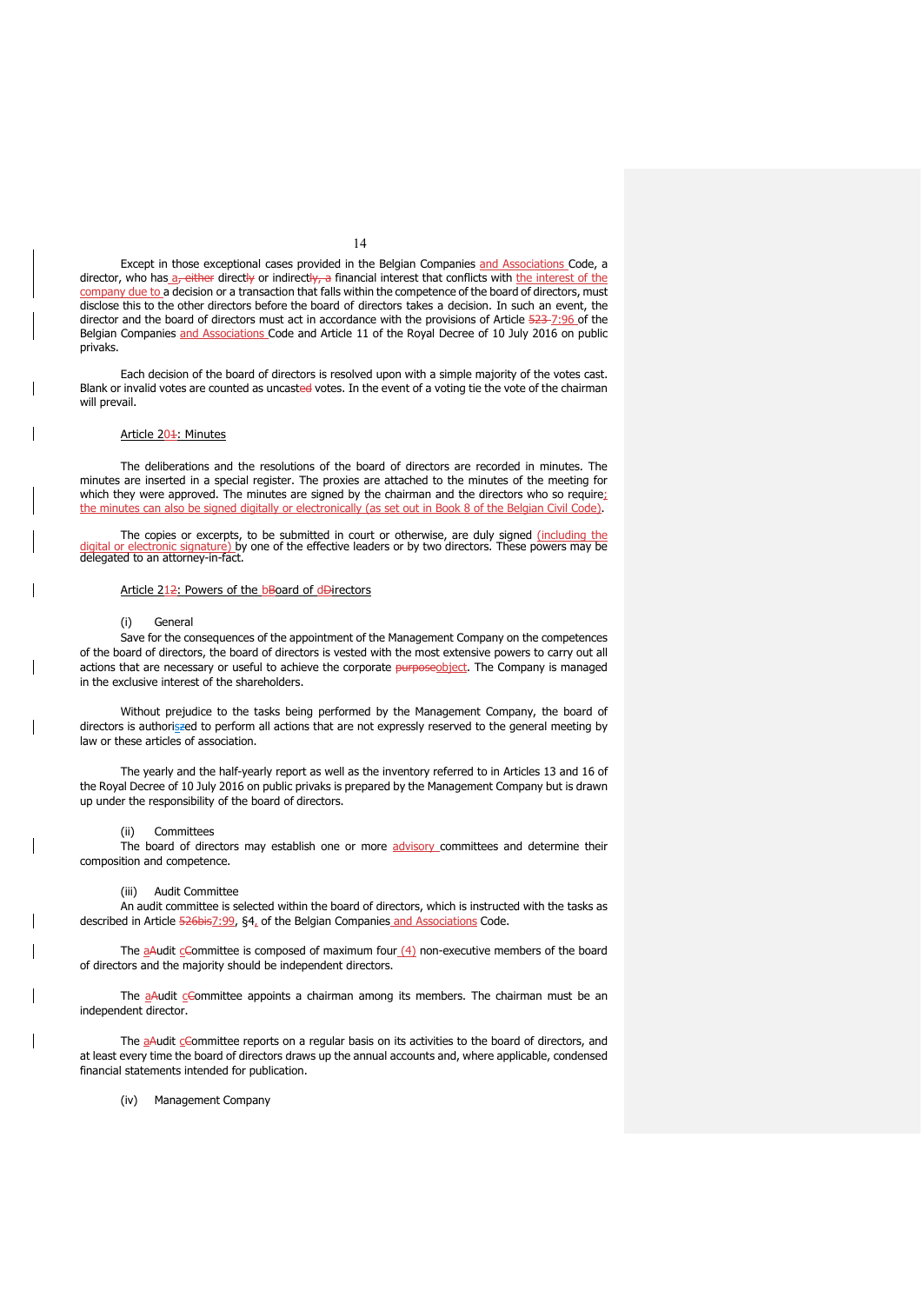The board of directors appoints a management company, in accordance with Article 10 §2 AIFM-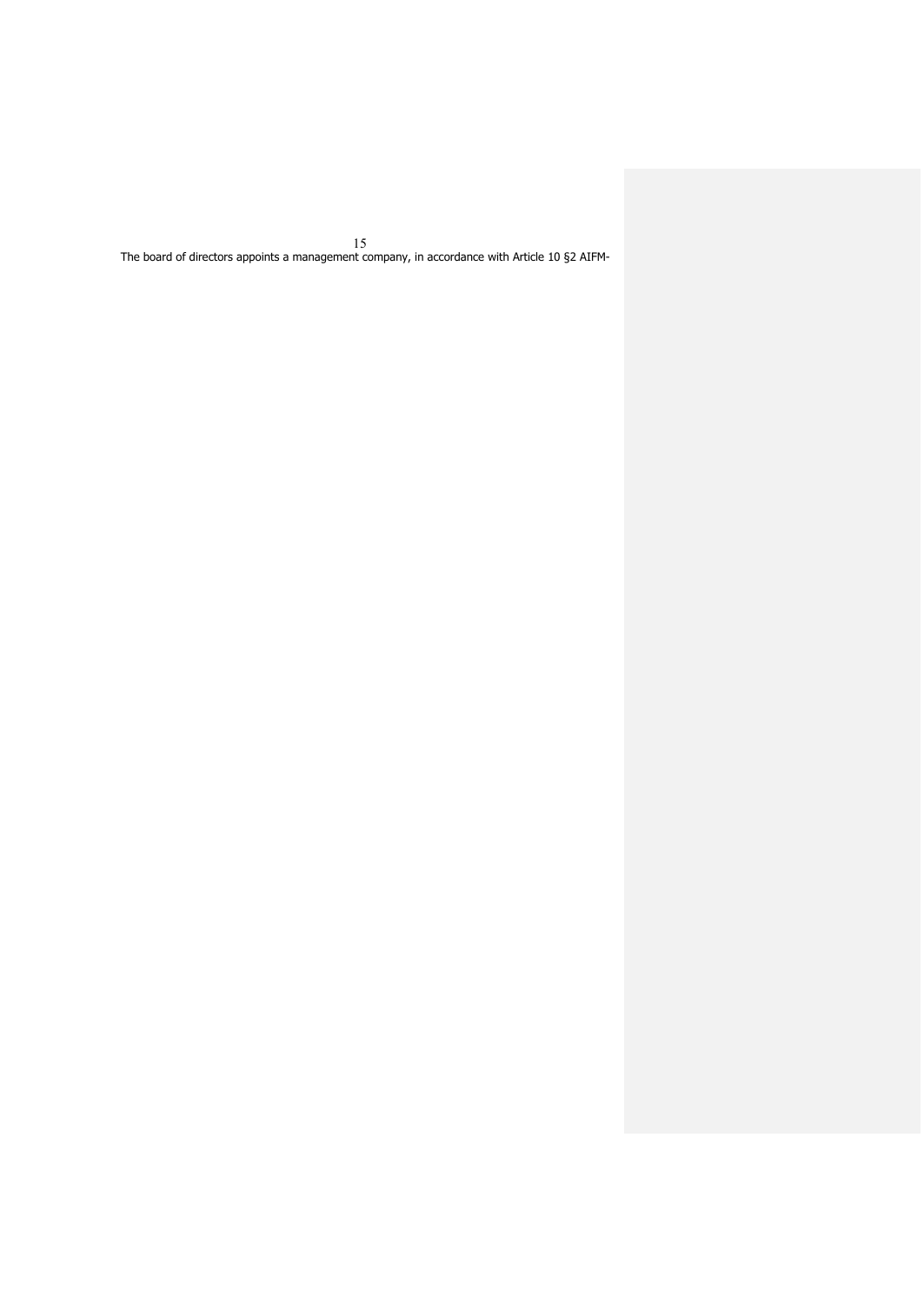Law, to carry out all management functions set out in Article 3, 41° AIFM Law, including among others portfolio management, risk management, the administration and marketing of the units of the company.

The board of directors, which honours the principle of risk spreading, remains competent to determine the investment strategy and the asset allocation of the company, without prejudice to the limitations set out in the applicable legislations and regulations, the articles of association and the prospectus.

The board of directors may dismiss the Management Company of its assignment. In case of the Management Company is dismissed, the Management Company will continue to perform its function until the company has appointed a new Management Company.

If the board of directors decides to appoint or dismiss the management company, an extraordinary general meeting will be convened to amend Article 5 of these articles of association accordingly. The decision of the extraordinary general meeting will be published in the Annexes of the Belgian Official Gazette.

## Article 223: Reimbursements - Expenses incurred by Directors

The general meeting decides whether the mandate of a director will be remunerated. Every year, the board of directors proposes a budget for the remuneration of the remunerated directors to the general meeting. Save for the decisions regarding the remuneration of the directors that fall within the competence of the general meeting according to the Belgian Companies and Associations Code, the board of directors decides on the mutual distribution of the annual budget for the remuneration of the remunerated directors.

The normal and justified expenses and costs, in respect of which the directors can claim that these were incurred in the execution of their powers, shall be reimbursed and booked as general expenses.

#### Article 234: Day-to-day management

The daily management of the company is entrusted to the effective leaders and to the Management Company to the extent that its tasks fall within the framework of the daily management of the company.

### Article 245: Representation

The company is validly represented in all its acts, including representation before the courts, by (i) the board of directors, (ii) the joint action of one of the effective leaders and a director, or (iii) three directors, acting jointly, of which at least two directors should be appointed on the proposition of the Aor B-shareholders

The company will moreover be validly represented by its special proxyholders, acting within the framework of their mandate.

The company is in respect of its daily management only validly represented by its effective leaders, acting jointly-or separately, and by the Management Company to the extent that its tasks fall within the framework of the daily management of the company.

## **TITLE IV : AUDIT**

## Article 256: Audit of the company

The control of the financial situation, the financial statements and the validity of the transactions from the perspective of the Belgian Companies and Associations Code and the articles of association which must be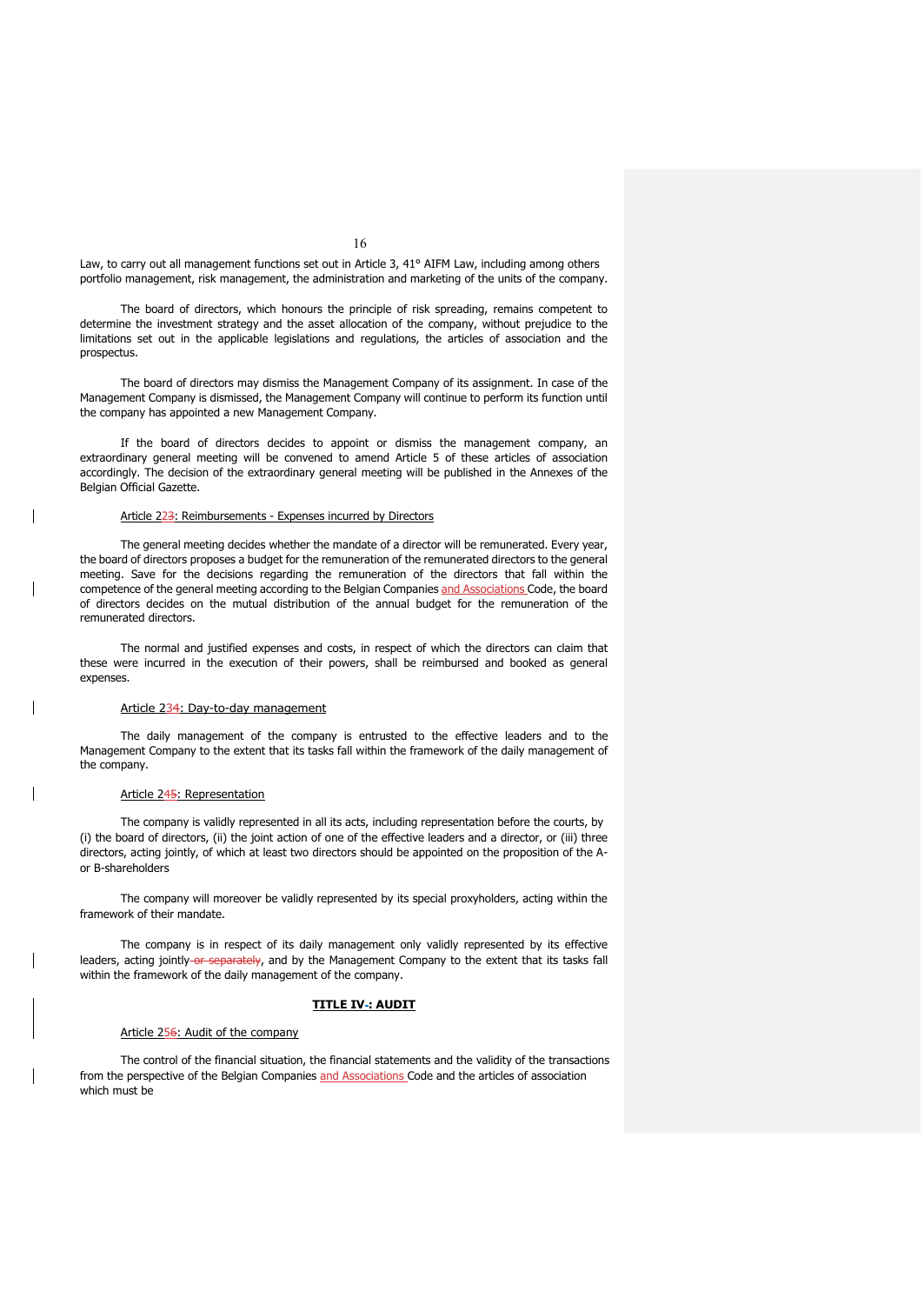reflected in the financial statements, is entrusted to one or more statutory auditors from the auditors registered in the public register of auditors or registered audit firms.

They are appointed by the general shareholders' meeting with a simple majority. The general meeting determines their number and fees.

The statutory auditor is appointed for a renewable term of three years. Subject to compensation, they may only be dismissed for lawful cause during their term of office by the general meeting, in accordance with the procedure described in Article 3:67436 of the Belgian Companies and Associations Code.

## Article 267: Tasks of the Auditors

The auditors shall, jointly or severally, have an unrestricted right of inspection over all transactions by the company. They may inspect in situ the company's books, correspondence, Minutes and all its written material in general.

Every six months the Board of Directors shall draw up for them a statement of the company's assets and liabilities.

In the execution of their tasks the auditors may at their own expense, be assisted by their employees or other persons for whom they shall be liable.

## **TITLE V: THE GENERAL MEETING**

## Article 278: Date

The ordinary general meeting shall be held every last Thursday of the month March, at 11 AM. Where that date falls on a public holiday, the meeting shall take place the next working day.

### Article 289: Convening notice

The convening notices for a shareholders' meeting shall contain the legal information set out in Article 533bis 7:129 of the Belgian Companies and Associations Code and are published (i) in the Belgian State Gazette, (ii) in at least one national Dutch-newspaper, on paper or electronic, with due observance of the exception set out in Article 7:128, paragraph 1, under 2, of the Belgian Companies and Associations Code, (iii) and in one national French newspaper and through the media as may be reasonably relied upon to ensure the efficient spread of the information among the public within the European Economic Area in a speedy and non-discriminating manner,  $and (iv)$  on the company website, at least thirty days prior to the meeting.

The convening notices are notified to the shareholders of registered shares, holders of registered convertible bonds or registered subscription rightsregistered warrants, to the holders of registered certificates that are have been issued with the cooperation of the company, of registered shares without voting right and of registered profit-sharing certificates without voting right, to the directors and the auditorsauditors, thirty days prior to the meeting, by as set out in Article 2:32 of the Belgian Companies and Associations Codemeans of an ordinary letter, unless the addressees individually and explicitly agreed in writing to receive the convening notice through another means of communication. Compliance with this formality must not be evidenced.

If all shares, bonds, warrants or certificates issued with the cooperation of the company are registered, the notification of the convening notices is sufficient, by means of a registered letter unless the addressees individually and explicitly agreed in writing to receive the convening notice through another means of communication.

The agenda must contain the items to be addressed and the decision proposals.

**Formatted:** Justified, Indent: Left: 0,42 cm, First line: 1,25 cm, Right: 0,27 cm, Space Before: 0,05 pt, Line spacing: Multiple 1,1 li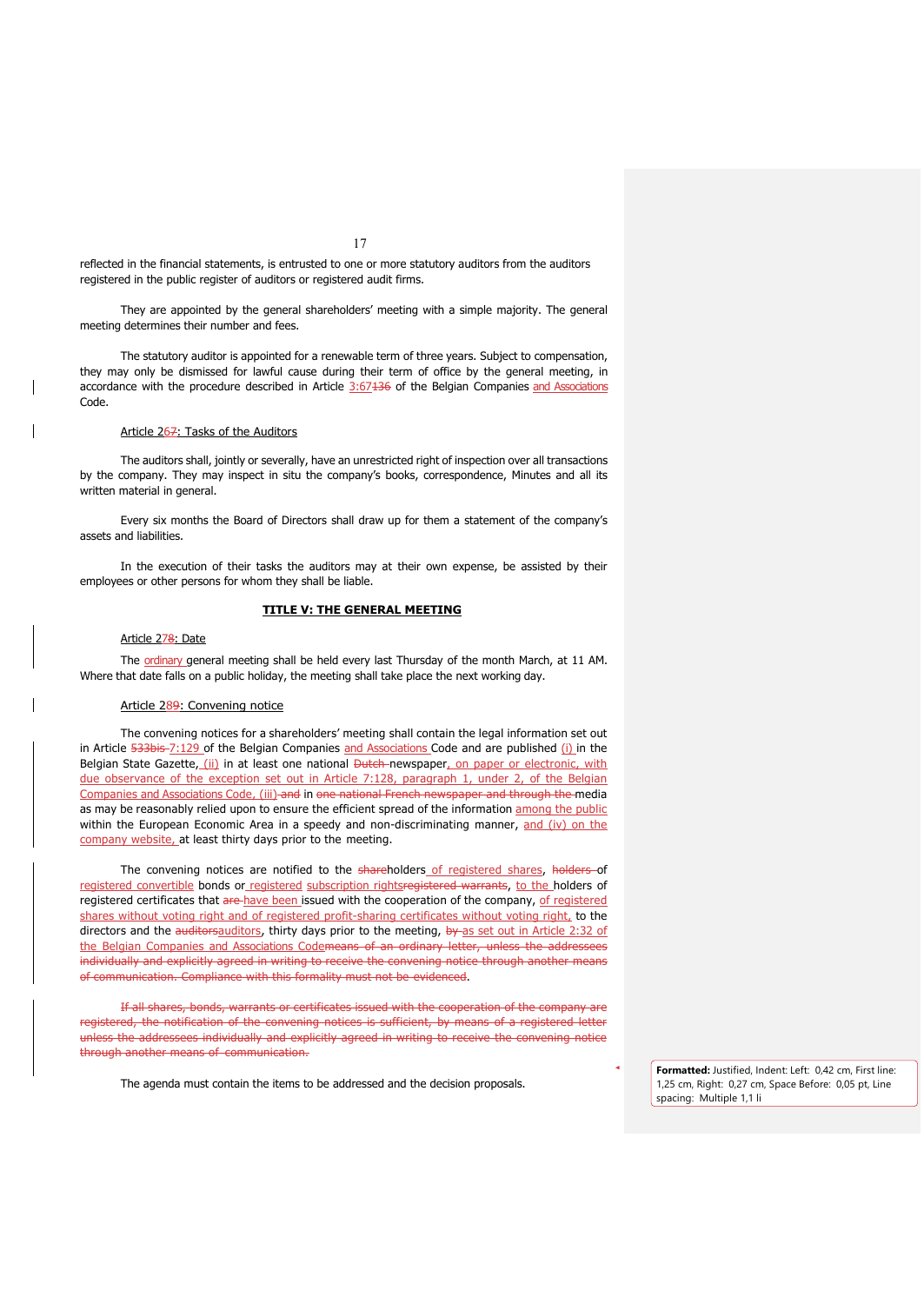18 One or more shareholders owning together at least 3-% of the registered-capital of the  $C$ Company may put items to be -addressed on the agenda of the shareholders' meeting and  $m\rightarrow$ filemay file resolution proposals concerning items on the agenda or concerning items that are to be included therein. The requests must comply with the requirements of Article 533ter-7:130 of the Belgian Companies and Associations Code. The items to be addressed and the resolution proposals added to the agenda in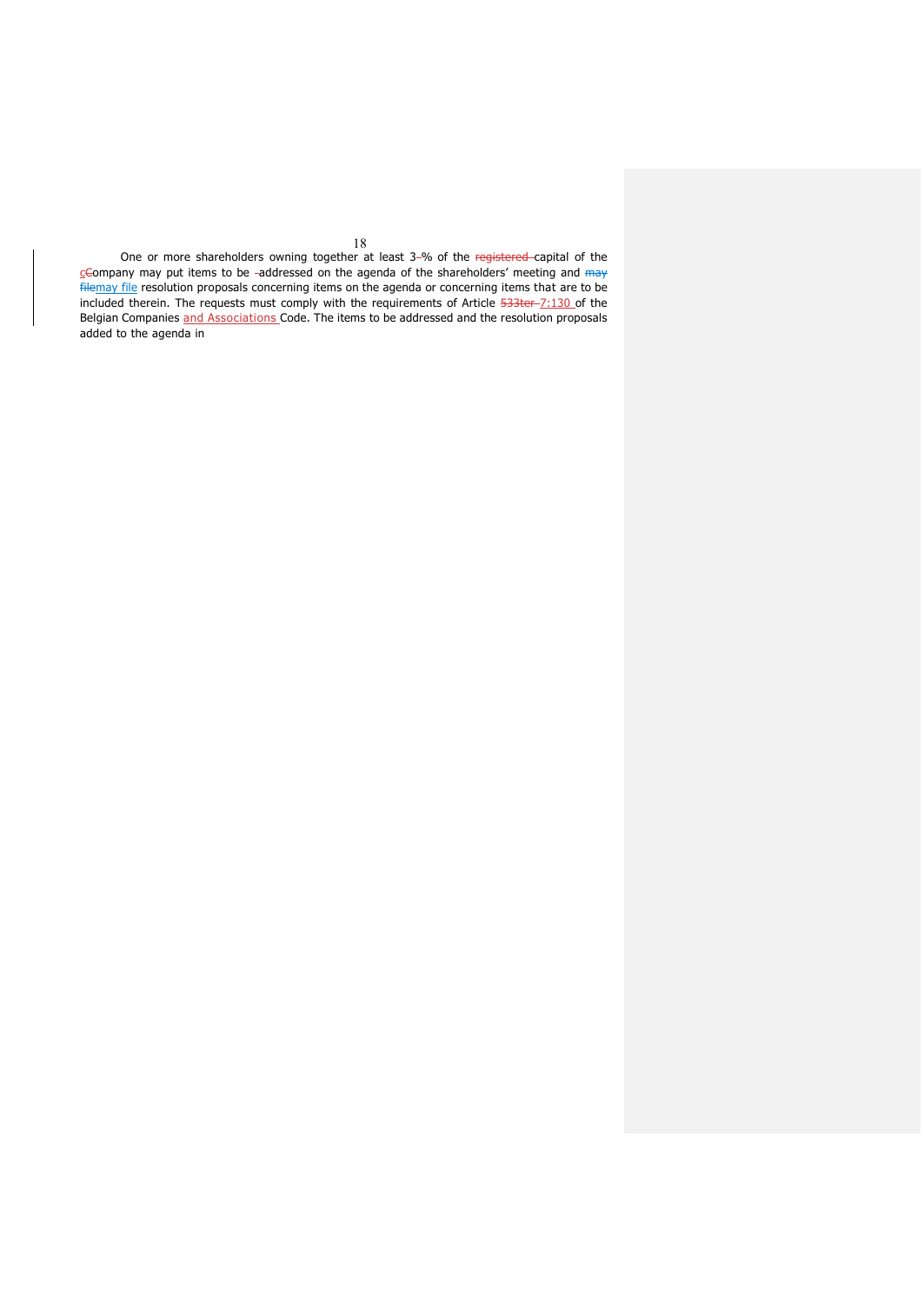accordance with this provision are only discussed if the relevant percentage of the registered-capital is registered in accordance with Article 32-31 of these articles of association.

Persons who attend or are represented at a shareholders' meeting are deemed to have been properly notified of such meeting.

Any person who is unable to attend the shareholders' meeting may, before or after this meeting, waive rights which may result from the fact that the convening notice is lacking or irregular.

### Article 3029: Special or eExtraordinary gGeneral mMeeting

A special or en Extraordinary gGeneral mMeeting may be convened when the interests of the company so require. It must be convened in the following circumstances, with at least the points on the agenda proposed by the respective shareholders:

whenever the shareholders representing one fifth tenth of the share-capital so request; - whenever the holders of Class-Type A and B shares who between them represent one fifth-tenth of the capital represented by all the Class-Type A and B shares so request

## Article 30<sup>1</sup>: Venue

Unless stated otherwise in the convocation to the meeting, the General Meeting shall be held at the company's registered office.

## Article 312: Deposit of shares

The right to attend and vote on the general meeting of the company is only granted on the basis of the accounting record of the registered shares in the name of the shareholder, on the fourteenth day before the general meeting, at twelve midnight (Belgian time), either by their registration in the share register of the company, or by their registration in the accounts of an authoriszed account holder or of a clearing institution, regardless of the number of shares that the shareholder possesses on the day of the general meeting.

The day and the time set out in the previous paragraph constitute the registration date.

At the very latest on the sixth day prior to the date of the meeting, the shareholder notifies the cCompany or the cCompany's representative that he wishes to attend the shareholders' meeting, in accordance with the formalities set out in the convening notice and submitting the proof of registration delivered to him/her/it by the financial broker, the accredited account holder or the settlement institution.

With respect to each shareholder who expressed the intention to attend the shareholders' meeting, name and address or registered office, the number of shares held as at registration date and the number of shares on the basis of which he wishes to participate in the shareholders' meeting, and the description of the exhibits evidencing his/her/its ownership as at registration date will be recorded in the register designated by the board of directors for these purposes.

#### Article 323: Representation

Any shareholder may grant a proxy, either in writing or by means of an electronic form, to another person, who need not be a shareholder, in order to be represented at the shareholders' meeting. The proxy must be signed by the shareholder. These proxies must be submitted at the latest on the sixth day prior to the meeting.

The board of directors may determine the form of such proxies.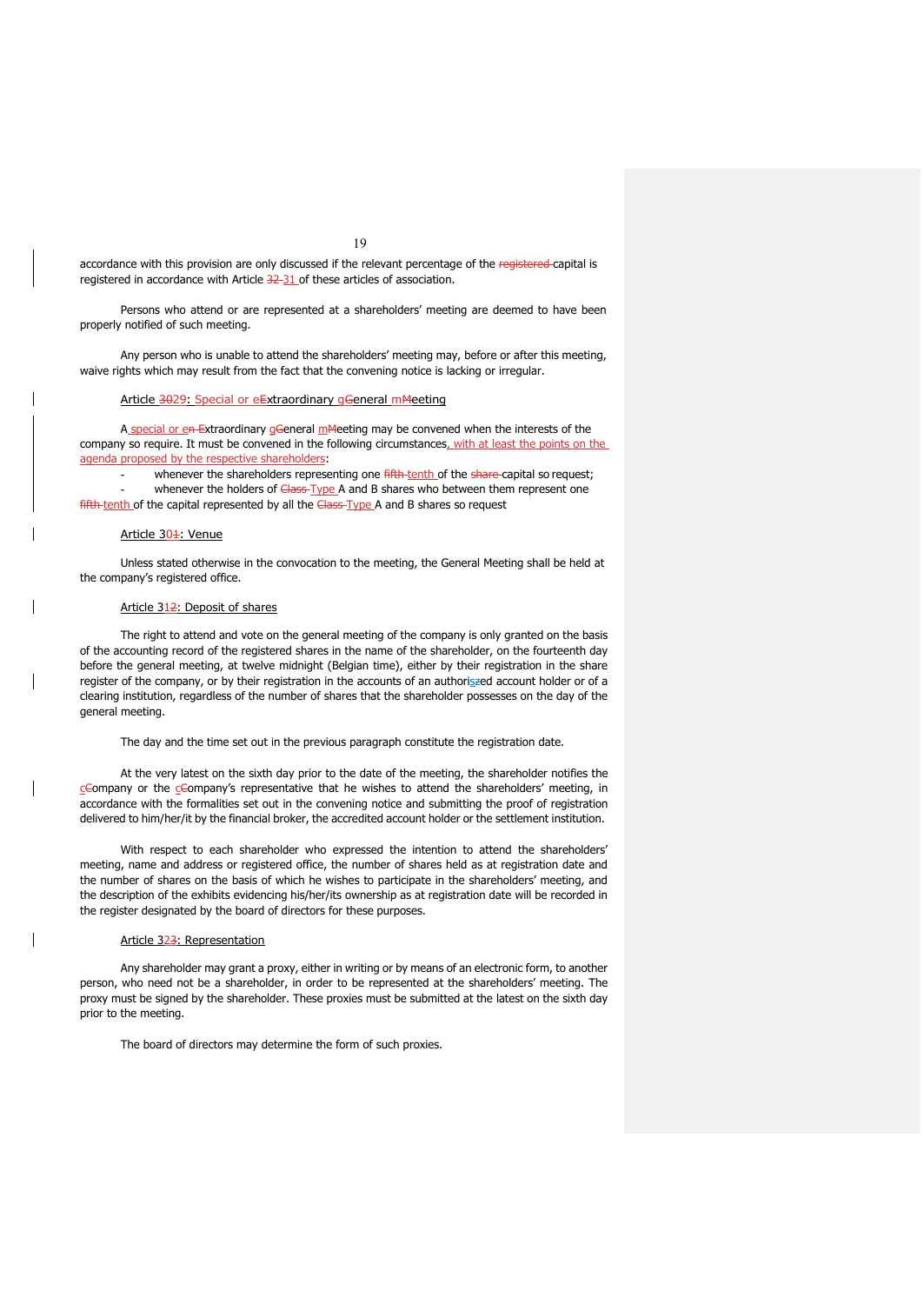## Article 334: Attendance list

Before taking part in the meeting shareholders or their proxies shall be required to sign the attendance list stating the name, forename(s) and domicile or the company name and registered office of the shareholder and the number of shares each represents.

#### Article 345: Bureau

The shareholders' meetings are chaired by the chairman of the board of directors or, in his/her absence, the oldest effective leader present. In the absence of effective leaders, the oldest director present shall chair the meeting. The chairman of the meeting shall appoint a secretary and two or more tellers, who do not have to be shareholders.

## Article 356: Adjournment

The board of directors may, in accordance with Article 534-7:131 of the Belgian Companies and Associations Code, postpone the general meeting for up to five weeks when within a period of twenty days prior to the date on which the general meeting has been convened the company has received a notification, or knows that a notification should have been made or shall be made on the basis of the applicable regulations concerning publication of important participations. The next general meeting is convened in the usual way. Its agenda may be supplemented or amended.

The board of directors has the right to decide during a meeting to postpone the decision on the approval of the annual accounts for a period of five weeks. This postponement does not harm the other adopted decisions, unless the general meeting would decide otherwise. The next meeting has the right to definitively determine the annual accounts.

### Article 367: Shareholders' Right to ask Questions

As soon as the convening notice is published, the shareholders complying with the formalities set out in Article 312 of these articles of association may ask questions in writing to the directors with respect to their report or the items on the agenda and to the auditors with respect to their report. These questions must be received by the company at the very latest on the sixth day before the meeting in the way indicated in the convening notice.

The shareholders may also ask questions orally in relation to the same matters during the meeting.

## Article 378: Deliberation - quorum - vote

The General Meeting shall deliberate and take decisions validly regardless of the proportion of authorised-capital of the company that is present or represented at the meeting, save in those instances for which the law requires a quorum.

Resolutions are taken by a majority of the votes cast, unless the law provides for a special majority. Abstentions and blank votes are not taken into account for calculating the majority in the shareholders' meeting. In the case of a tie, the proposal is rejected.

Unless otherwise provided for in the articles of association, the general meeting deliberates and resolves on amendments to the articles of associations in accordance with the attendance and majority requirements as provided for in the Articles 558-7:153 and 7:154559 of the Belgian Companies and Associations Code.

Voting shall be by show of hands or by a name call unless the General Meeting decides otherwise by a simple majority of the votes cast.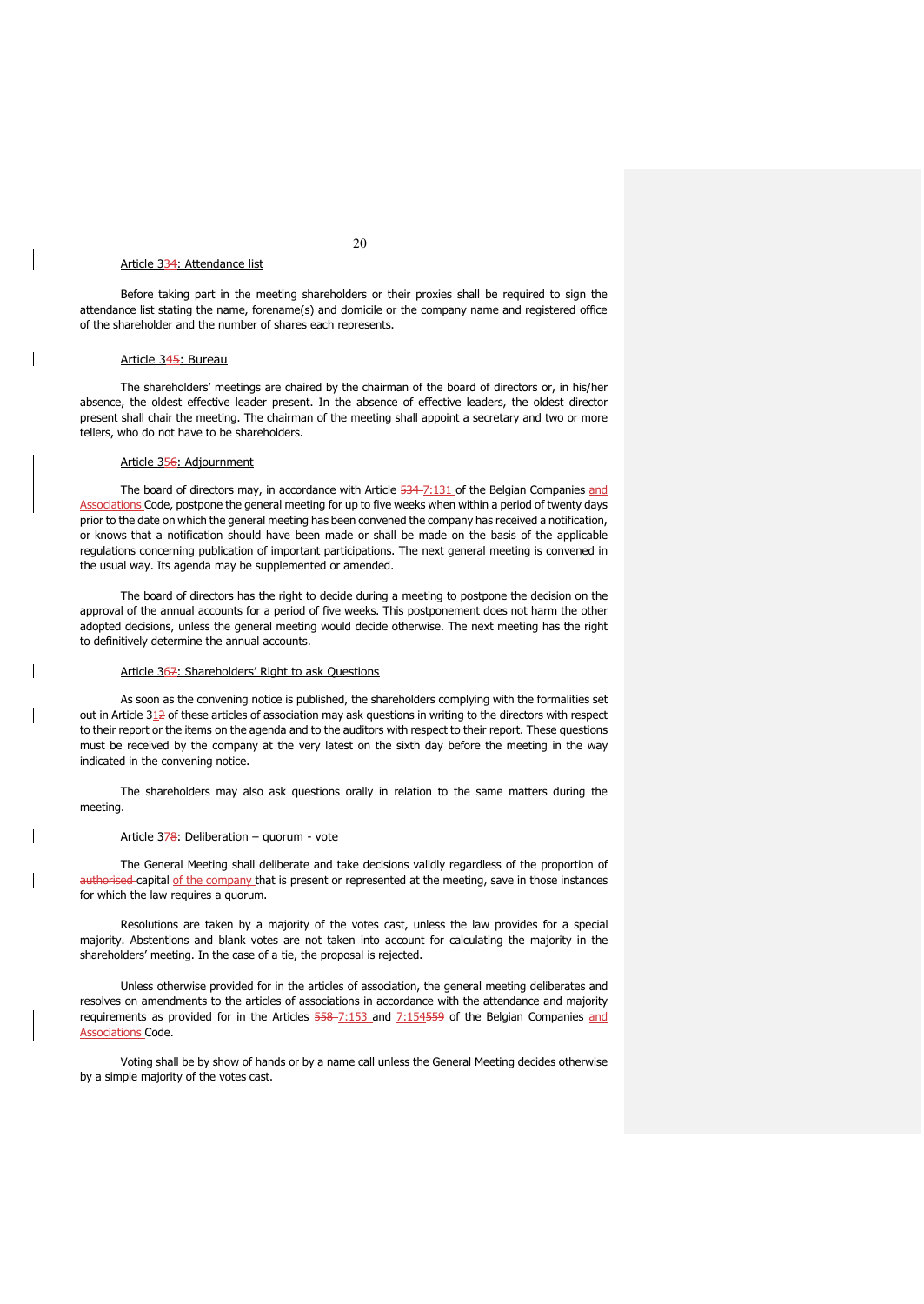In the event of an amendment of the articles of association, or a decision for which the law requires at least the same special majority, the majority requirements provided by law should be complied with for every typeelass of shareholders separately. By derogation of the foregoing, the decision to amend Article 5 of the articles of association to implement the decision of the board of directors to dismiss the Management Company because of (i) fraud, (ii) actions prohibited by criminal laws, (iii) change of control over the Management Company within the meaning of the Belgian Companies and Associations Code or (iv) serious breaches or violations of any of the Management Company's duties or obligations under the management agreement, should be resolved upon with a majority of three quarters of the total number of votes present or represented at the shareholders' meeting.

The decisions of the General Meeting properly constituted shall be binding on all shareholders, even on those who were absent or who voted against.

## Article 389: Voting rights

Each share shall give the right to one vote.

In conformity with the legal provisions, the board of directors may decide that the general meeting be held electronically, with every shareholder being entitled to cast his vote directly and electronically.

Without prejudice to the foregoing, every shareholder is also entitled to vote prior to a general meeting by letter or, to the extent that the board of directors has decided that the general meeting be held electronically, by electronic means, using a form drawn up by the board of directors, in which the following is stated: (i) the shareholder's identification, (ii) the number of votes he is entitled to, and (iii) for every decision which is to be made by the general meeting in conformity with the general meeting the statement "yes", "no" or "abstention"; the form is sent to the company and has to be received by the registered office one working day before the meeting at the latest.

Holders of bonds may attend the General Meeting. They may speak but not vote.

## Article 4039: Decisions not on the agenda

Items not mentioned in the agenda, to which no special reporting obligations apply and save for stricter majority requirements provided for in the Belgian Companies and Associations Code or in these articles of association, may only be deliberated upon if all shareholders are present at the meeting and that the shareholders resolve with a two thirds majority in each typedass of shares to extend the agenda.

The required approval shall be deemed to have been obtained if no opposition is recorded in the Minutes of the meeting.

## Article 401: Minutes

Minutes shall be taken at each meeting.

The Minutes shall be signed by the members of the Executive Committee and by those shareholders who wish to sign them.

The Minutes shall be recorded in a register kept at the company's registered office.

Copies and extracts of the Minutes intended for third parties shall be signed by the majority of the directors and by the auditors, insofar as that is required by law.

## **TITLE VI : ANNUAL ACCOUNTS – ANNUAL REPORT – AUDITOR'S REPORT**

Article 412: Financial year - Annual accounts

**Formatted:** Tab stops: 10 cm, Left

**Formatted:** Justified, Right: 0,18 cm

**Formatted:** Justified, Indent: Left: 0,25 cm, First line: 1,42 cm, Right: 0,18 cm, Line spacing: single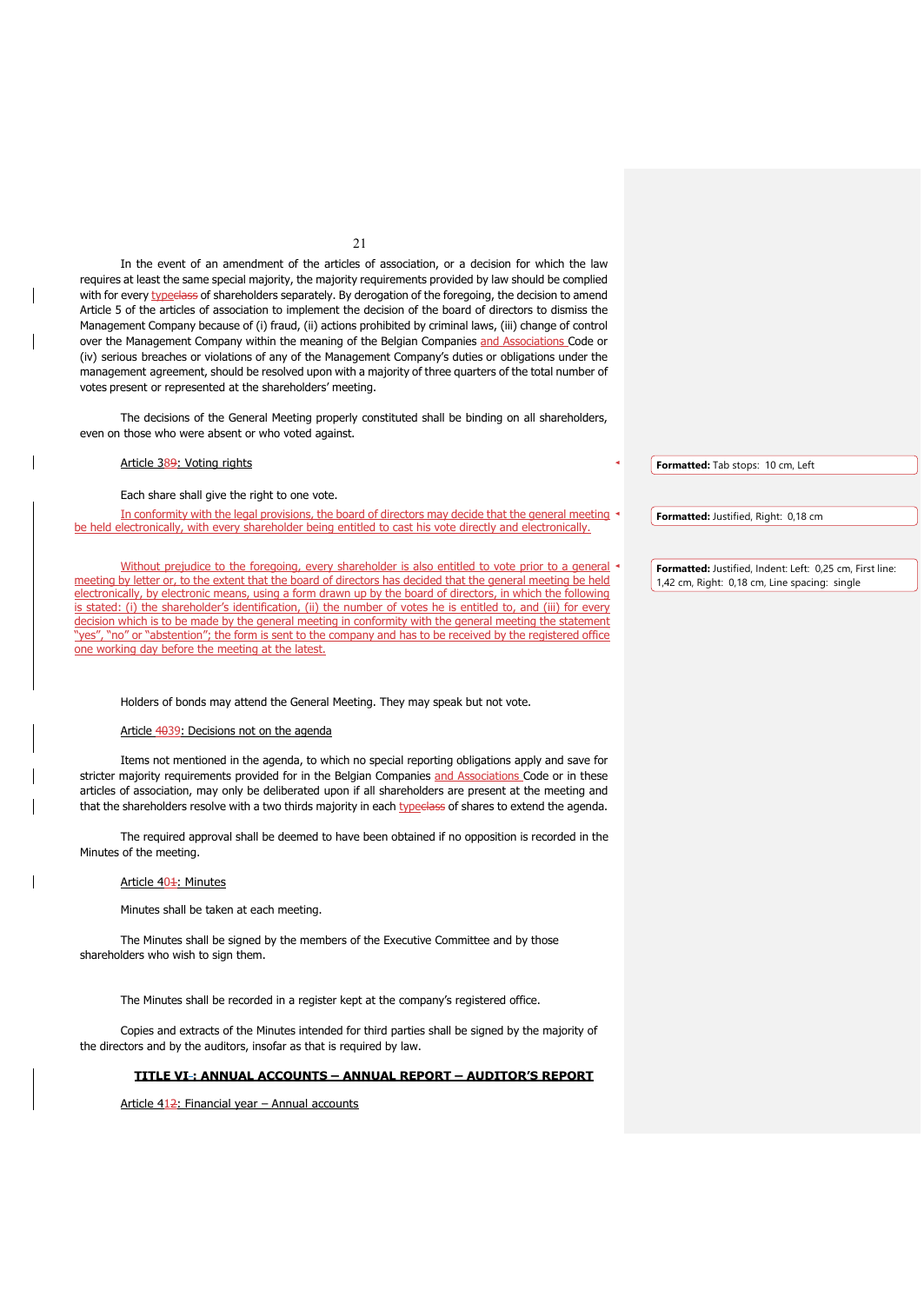The financial year of the company starts on the 1st-first of January and terminates on the thirtyfirst<sub>31st</sub> of December.

At the end of each financial year, the board of directors draws up an inventory, as well as the annual accounts in accordance with the provisions of the Belgian Companies and Associations Code.

The board of directors also draws up an annual report, in which the board accounts for its management policy, insofar this report is required by the Belgian Companies and Associations Code. The report consists of comments on the annual accounts whereby an accurate overview of the state of affairs and the position of the company is given, as well as the information prescribed by the Belgian Companies and Associations Code and the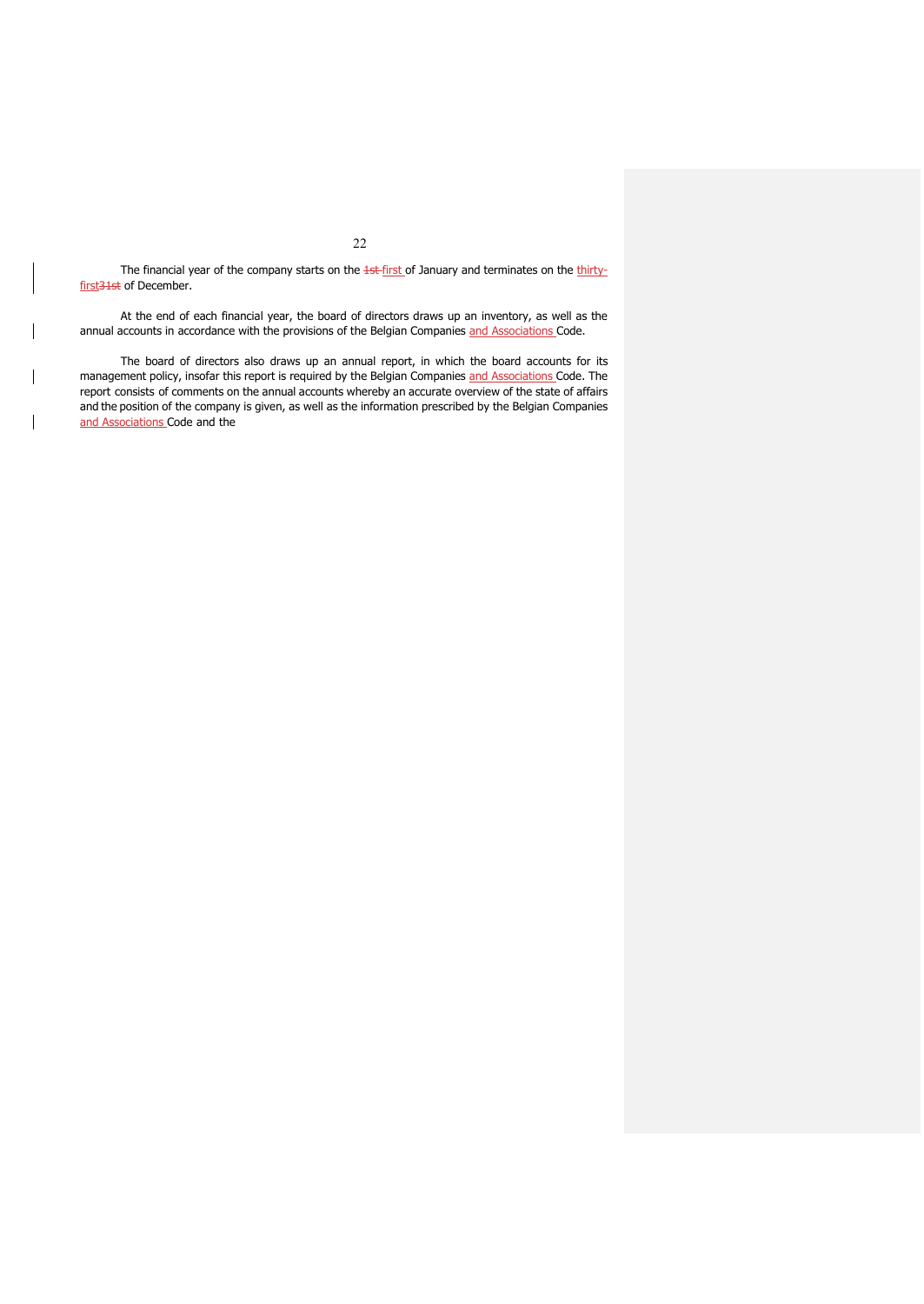regulations applicable to the company.

At least 45 days prior to the annual general meeting, the board of directors provides the statutory auditor(s) with the documents necessary for the drawing up of the detailed written report in relation to the annual accounts, or the board delivers them immediately to the shareholders in case the company has not appointed a statutory auditor. The statutory auditor(s) draw up the detailed written report with a view to the annual general meeting in accordance with the Articles  $\frac{143-3:74}{144-3:75}$  of the Belgian Companies and Associations Code.

The company publishes its annual report, which contains the annual accounts and the report of the statutory auditor(s), at least 30 days prior to the annual general meeting by means of a press release. The annual report shall be made available on the website of the company and is available for inspection at the registered office of the company where anyone can obtain a full copy of the report free of charge. A copy of the annual report will be added to the convening notice to the annual general meeting for the holders of registered shares.

The shareholders of shares, convertible bonds, subscription rights and certificates that have been issued with the cooperation of the company can consult the documents listed in Article 553-7:148 of the Belgian Companies and Associations Code at least 30 days prior the annual general meeting at the registered office of the company.

## Article 423 : Adoption of the Annual Accounts - Discharge

The General Meeting shall receive the annual report and the report by the auditor(s) and shall decide by majority vote whether to adopt them.

After adopting the annual accounts, the General Meeting shall express itself by a simple majority in separate votes on the discharge to be given to the directors and the auditor(s). Such discharge shall be valid only if the balance sheetannual accounts do not contain anys no errors or omissions or incorrect statements that conceal the true situation of the company and, as regards violations ofacts that contravene the Articles of Association or the Belgian Companies and Associations Code, only if special attention has been drawn to these in the convocations.

### **TITLE VII : APPROPRIATION OF PROFIT**

#### Article 434: Profit - Distribution

The general meeting decides with a simple majority, upon proposal of the board of directors, on the allocation of the profits, in accordance with Article 35 Royal Decree of 10 July 2016 on the public privaks. The Company undertakes to distribute at least ninety percent (90%) of its revenues, after deduction of the remunerations, fees and costs.

Holders of A and B shares enjoy a preferential dividend. This preferential dividend is paid on the part of the net profit exceeding the amount required to distribute a global allowance to the shareholders equalling a nominal amount of 6% per annum, calculated on the equity as expressed in the balance sheet after deduction of the dividend distributed in the course of the financial year, andafter distribution of the profits at the beginning of the accounting year to which the dividend relates, to be increased, as the case may be, by an amount equalling the amount that the company would miss out on by deductions for profit participations paid in the same year by funds managed by Capricorn Venture Partners NV, of which it is a shareholder.

From the surplus amount, twenty per cent (20%) are distributed to the holders of A and B shares, as a preferential dividend. The remaining eighty per cent (80%) are equally divided amongst all shareholders. In case of a capital increase in the course of the year, the newly contributed capital is taken into account on a *pro rata temporis* basis for calculation purposes.

### Article 445: Payment of dividends

The dividends shall be paid at the time and place determined by the  $b$ Board of  $d$ Birectors.

**Formatted:** Font: Italic, English (United Kingdom)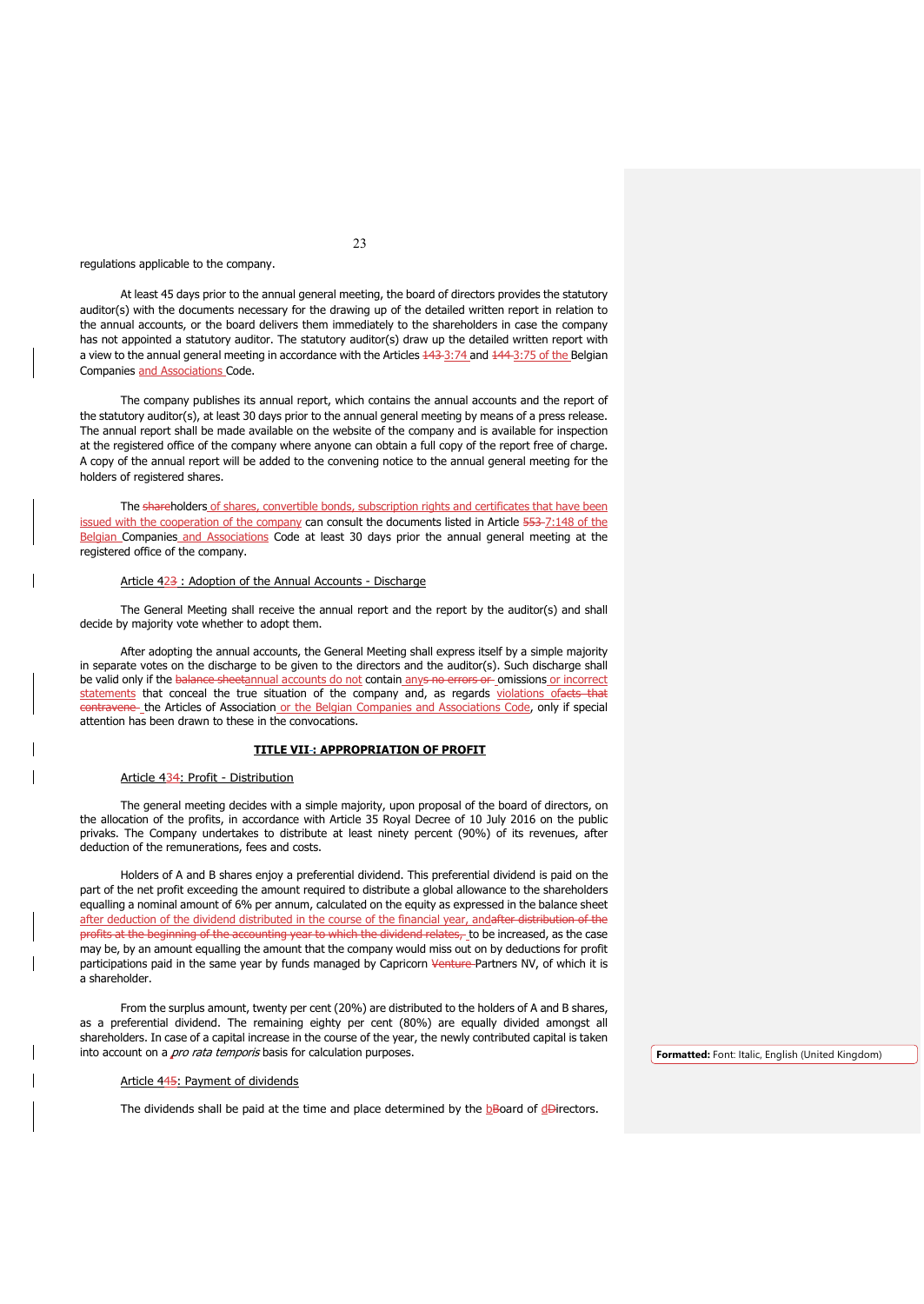24 The <u>b</u>Board of <u>d</u>Directors shall have the power to pay out an interim dividend on the profit

of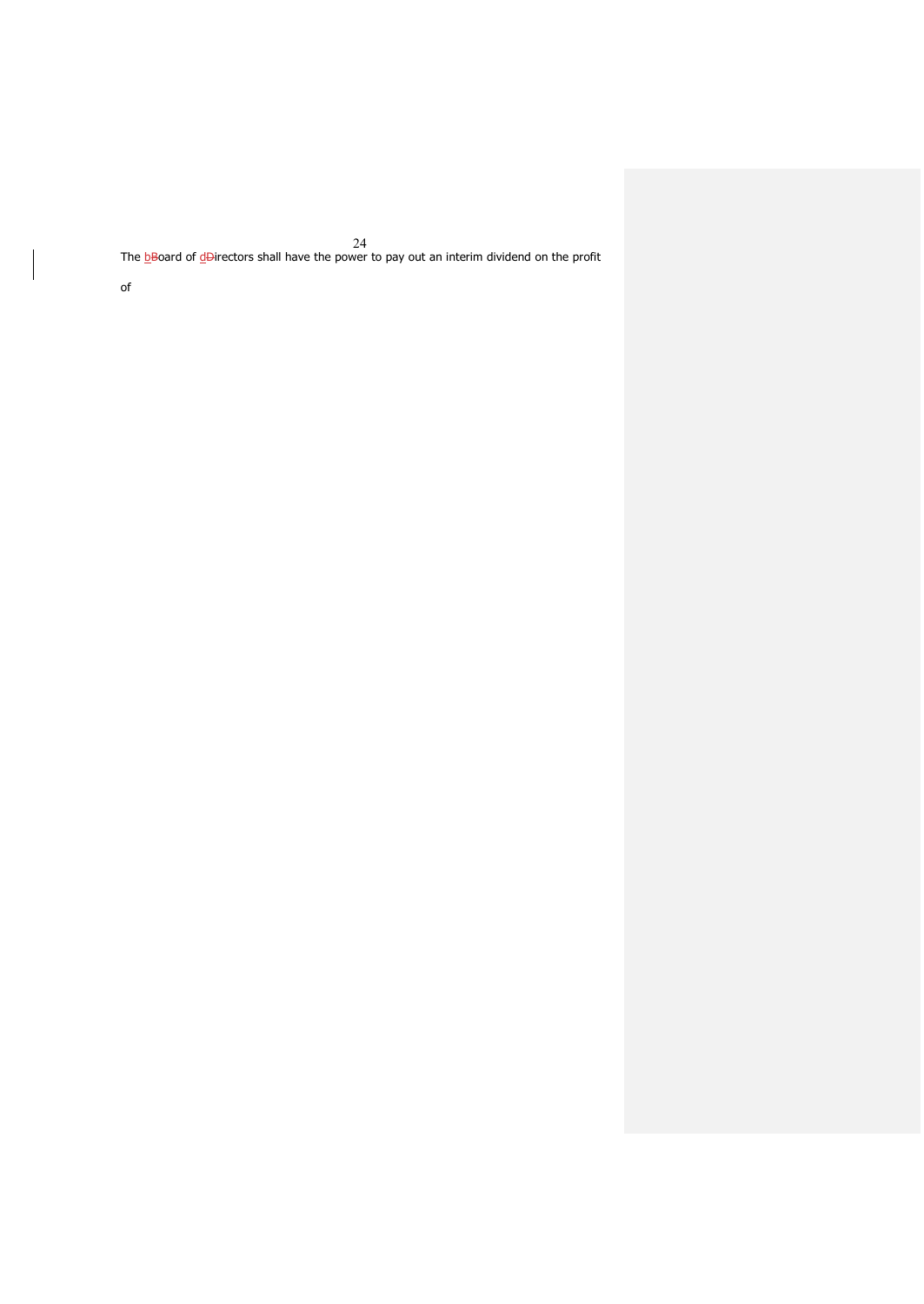25

the financial year subject to the provisions of Article 618-7:213 of the Belgian Companies and Associations Code.

## **TITLE VIII: DISSOLUTION – LIQUIDATION**

## Article 456: Appointment of a receiver (or receivers)

In case of dissolution of the company, for any reason and at any time, and except in the event of immediate closure of the liquidation in conformity with Article 2:80 of the Belgian Companies and Associations Code, the liquidation takes place by liquidators, as the case may be, subject to the required approval of the court, appointed by the general meeting from two lists respectively proposed by the holders of Typeclass A- and Typeclass B\_-shares. An equal number of liquidators will be appointed from each list. In case no liquidators have been appointed, the members of the board of directors, appointed from the lists proposed by the holders of elass Type A- and Type class B\_-shares, who are in office at the moment of dissolution, will be considered the liquidators by operation of law with respect to third parties, but without the powers conferred by law and the articles of association on the liquidator(s) concerning the acts of the liquidation. The liquidators act jointly, unless decided otherwise. The liquidators are in this respect entrusted with the most extensive powers in accordance with Article 2:87186 et seq. of the Belgian Companies and Associations Code. The general meeting may however at all times limit these powers with a simple majority.

All the assets of the company shall be sold off unless the General Meeting decides otherwise.

The General Meeting shall determine the remuneration of the receivers.

### Article 467: Dissolution – continued existence – closure

Once the company has been dissolved for whatever reason, it shall automatically continue to exist as a legal person for the purposes of its liquidation until its closure.

## Article 478: Distribution

After settlement of all debts, charges and costs of the liquidation, the net-assets will be used to repay, in cash or in kind, the paid-up amount of the share capital plus a remuneration equal to an amount of 6% on an annual basis.

Any surplus will be distributed in conformity with the appropriation laid down in Article 43, paragraphs 3 and 4, of these articles of association. With respect to the balance, if any, the holders of A and B shares enjoy a preferential payment right.

This preference distribution occurs as follows: the distribution will be paid on the part of the net assets that exceeds the amount necessary to pay the shareholders a compensation equal to an amount of 6% on an annual basis calculated on the company's equity as expressed in the balance sheet after appropriation of profits prior to the liquidation, where appropriate to be increased with an amount equal to the amount that the company would have deprived by deductions for profit participations paid in the same year by funds managed by Capricorn Venture Partners NV of which it is a shareholder.

From the surplus amount, twenty per cent (20 %) are distributed to the holders of A and B shares, as a preferential dividend. The remaining eighty per cent (80 %) are equally divided amongst all shareholders.

## **TITLE IX : INVESTMENT POLICY – DIVERSIFICATION OF ASSETS – NET ASSET VALUE CUSTODIAN – COSTS**

**Formatted:** Indent: Left: 0,25 cm, First line: 1,42 cm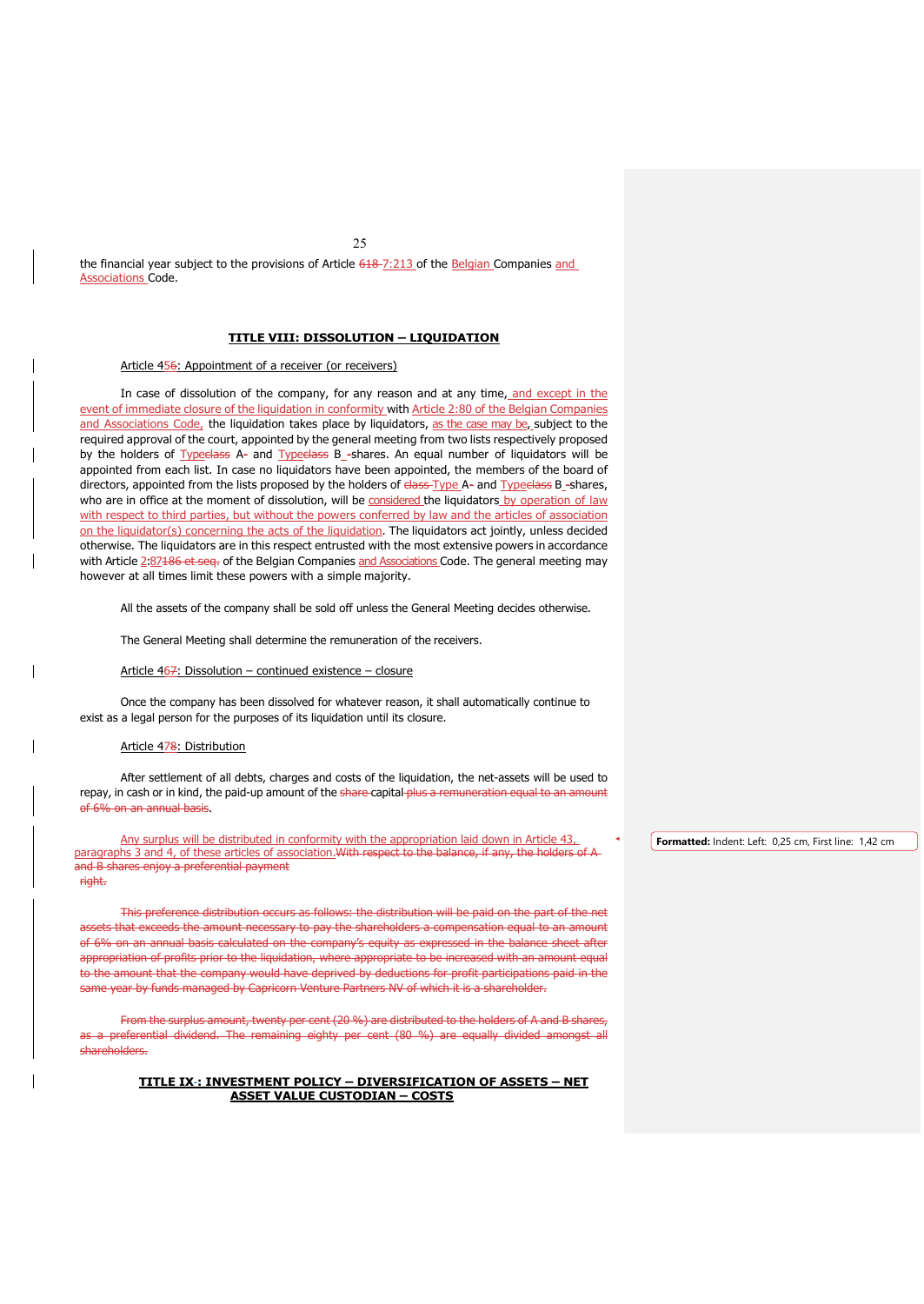# Article 489 : Investment policy

 $\begin{array}{c} \hline \end{array}$ 

The diversified portfolio of the company consists of investments in growth companies listed on stock exchanges, in non-listed companies and in venture capital funds. The Company concentrates on innovative companies in sectors such as information and communication technology (ICT), technology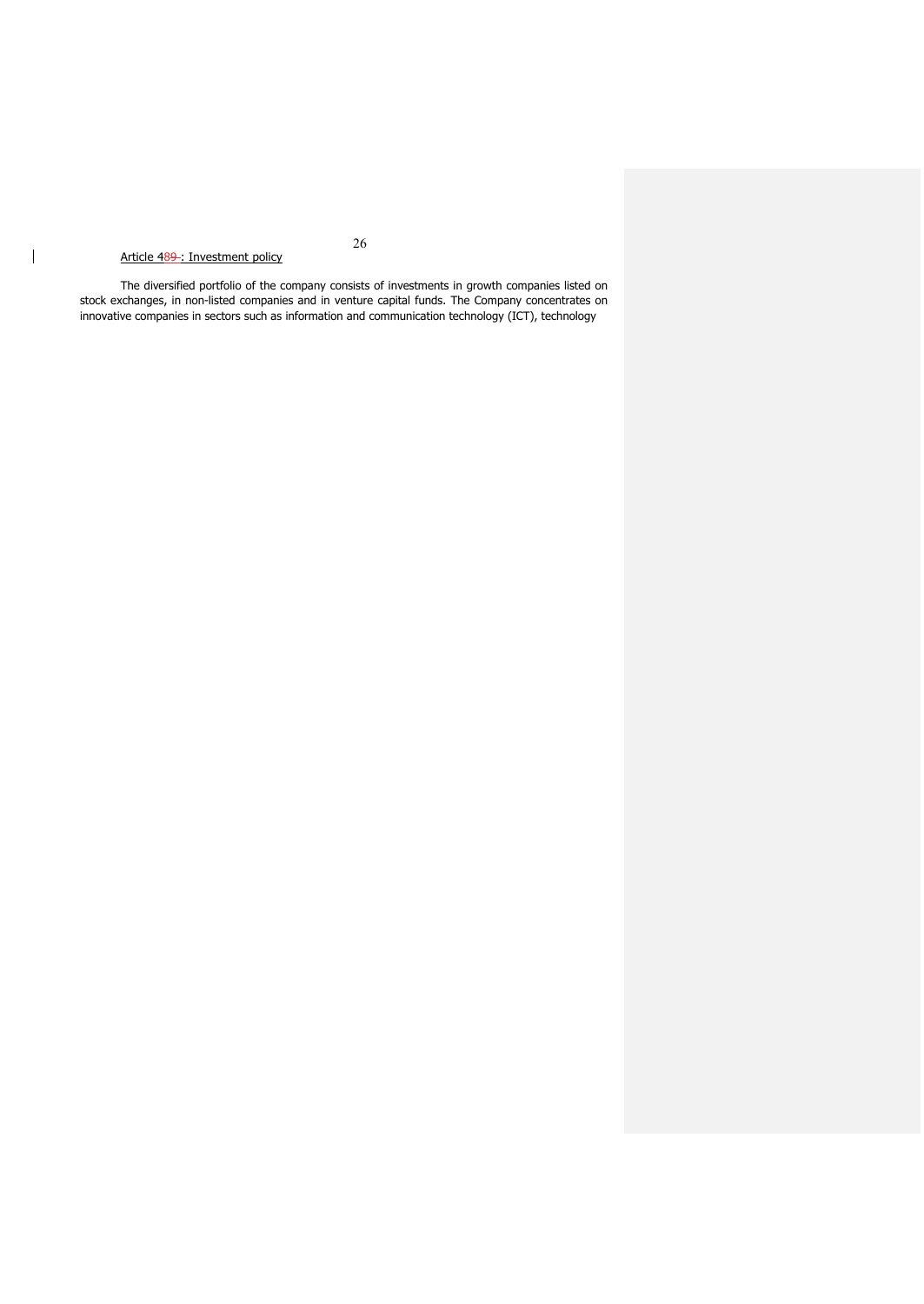for the health sector (Health-tech) and clean technology (Cleantech). The company may in addition also hold temporary liquid assets in the form of deposits, time deposits or commercial paper.

## Article 4950 : Diversification of assets

The company diversifies its investments in such way that the investment risks are spread in an appropriate way.

The spreading of the risks takes place in accordance with the provisions of the Royal Decree of 10 July 2016 on public privaks. The company moreover abides the following criteria:

### (i) Non-quoted portfolio

In accordance with the legal requirements, the company invests at least twenty five percent (25%) of its net-assets in non-listed companies. The company strives to invest between forty-five percent (45%) and fifty-five percent (55%) of its assets in non-listed companies.

## Venture capital funds

In accordance with the legal requirements, the company can invest maximum 35% of its assets in venture capital funds in the form of alternative investment funds. The company only invests in alternative investment funds to the extent that these funds implement an investment policy which is closely linked to the investment policy of the company and which appointed a custodian.

## (iii) Quoted portfolio

Assets that are not invested in non-listed companies or venture capital funds according to the foregoing provisions, may be invested by the company in listed companies.

## (iv) Share derivatives

Share derivatives such as convertible bonds, warrantssubscription rights, options, futures, etc. may be used as an alternative or as a hedging instrument for listed securities.

## (v) Cash and cash equivalents

Asset that are not in invested in one of the aforementioned categories may be temporarily

invested in financial instruments such as fixed-term investments and short-term commercial paper. The company strives to not invest more than 5% of its net assets in a single issuer or financial institution.

## (vi) Debt ratio

The company follows the general principle that investments are limited to the amount of the equity of the company. For temporary situations, the company may enter into loans within the legal limit of 10% of the assets of the company.

## (vii) Hedging of exchange risks

Investments in a foreign currency may be hedged in function of their volatility (on which the Company strives for a tolerance of 10%).

## Article  $50\frac{1}{1}$ : Net asset value – Valuation rules

The net asset value is calculated and published on a monthly basis. The investments are categoriszed as follows:

- Financial instruments in non-listed companies;
- Investments in venture capital funds:
- Financial instruments that are traded on a regulated market; and **Formatted:** Indent: Left: 1,68 cm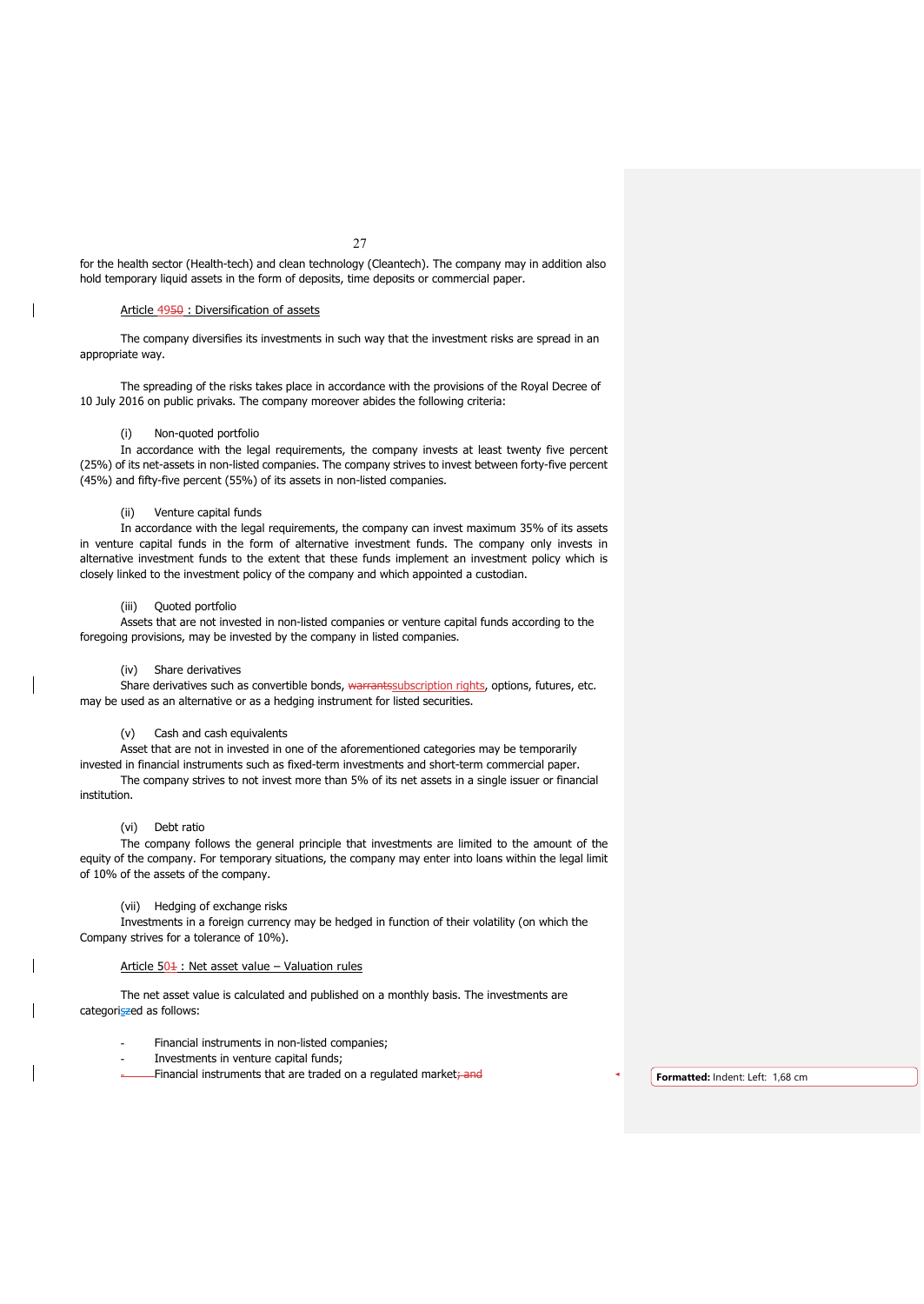### 28 Financial instruments that are traded on a non-regulated market.

By virtue of Article 14 of the They will be valued in accordance with the provisions set out in Chapter II of the Royal Decree of 30 January 2001 implementing the Companies Code and the provisions of the Royal Decree of 10 July 2016 on public privaks, the company has to draw up the annual accounts pursuant to the articles of association in conformity with the IFRS standards, as adopted on their balance sheet date. Investments in financial instruments that are listed or traded on a regulated market are valued in accordance with the relevant provisions of the Royal Decree of 10 November 2006 on the accounting, the annual accounts, and the periodical reports of certain open-end public undertakings for collective investment.

### Article  $512$ : Custody of the assets of the company (custodian)

The custody of the assets of the company is consigned to a custodian who shall exercise his function in accordance with the provisions of the AIFM Law and the Royal Decree of 10 July 2016 on public privaks and, where applicable, specific regulatory provisions applicable to him.

The custodian is appointed by board of directors of the company.

The board of directors may dismiss the custodian on the condition that another custodian replaces him. The custodian who has been dismissed, will remain into office until the custodian who will replace him comes into office.

The appointment and the dismissal of the respective custodians shall be published in the Annexes to the Belgian Official Gazette and on the website of the Company

#### Article 523 : Costs

The company will fully cover all the costs of its operation. These costs comprise but are not restricted to:

- the costs of official acts;
- the costs of externally performed management;
- the remuneration of the directors of the company;
- the fees of the custodian;
- the costs of the general meetings and the meetings of the board of directors;
- the fee of the statutory auditor $(s)$ ;
- the contributions to the supervisory authorities of the countries where the shares are

## offered for sale;

- the costs of the delivery of shares;
- the costs of printing and translating the periodical reports;
- the costs of the publication of press releases;
- the costs for the financial service with respect to the securities and the coupons;
- the annual fees for quotation on the stock exchange;
- the taxes and costs associated with the portfolio transactions of the company;
- the interests and other costs of loans;
- possible taxes associated with its activities;
- possible costs associated with the liquidity contract with respect to the shares;
- all other expenses incurred in the interests of the company's shareholders;
- the fees of legal and tax consultants;
- possible taxes payable on assets, revenues and expenses.

It also bears the procedure costs that the company or the custodian may possibly incur when representing the interests of the shareholders.

The Management Company receives a fixed fee for the performance of the external management.

#### **Formatted:** Indent: Left: 1,68 cm, Space Before: 2,05 pt